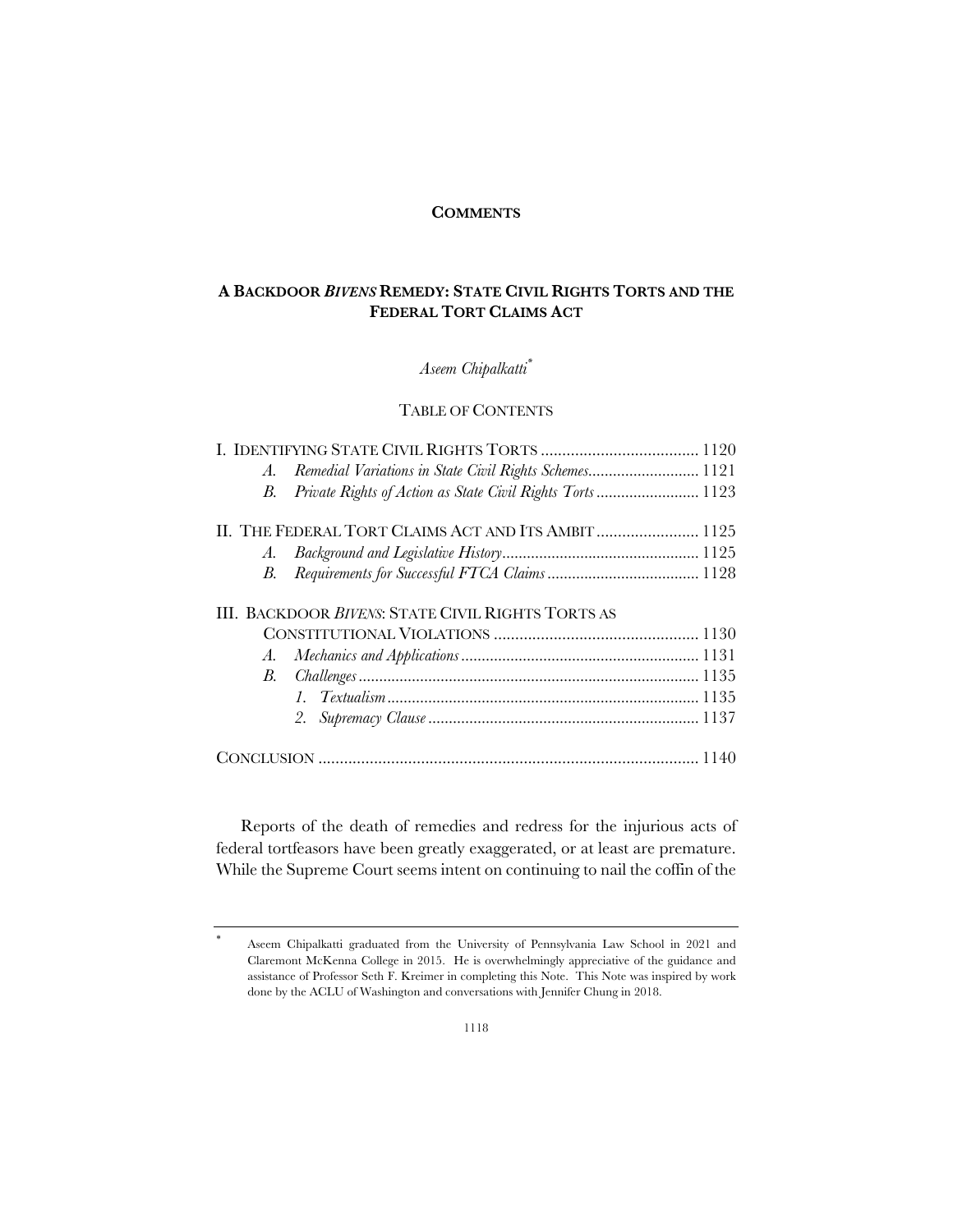erstwhile *Bivens* remedy shut,<sup>1</sup> a unique and largely unexplored interplay between the Federal Tort Claims Act and state civil rights torts offers an alternate course for plaintiffs seeking monetary relief against federal tortfeasors. Such a remedy may be increasingly useful as the expansion of federal policing efforts in the United States—for immigration and other purposes—gives rise to an increasing number of civil rights violations. By changing the focus of a plaintiff's claim from the Constitutional violation at hand to the civil rights violations they represent—as defined by state tort law—plaintiffs may still have the opportunity for redress via a "Backdoor *Bivens*" claim.

In general, federal sovereign immunity is an absolute bar to suits against the United States, absent a clear waiver of such immunity. <sup>2</sup> In 1946, Congress provided such a waiver for federal tortfeasors in the form of the Federal Tort Claims Act ("FTCA"). The FTCA provides an opportunity for those claiming injury to sue the United States for injurious acts committed by federal employees in the scope of their employment. <sup>3</sup> Liability is determined based on the "law of the place" where the tortious act or omission occurred.4 Many states have extensive statutory schemes that protect against discrimination in public accommodation and provide private rights of action as an opportunity for redress against tortfeasors.

This Comment argues that the Federal Tort Claims Act permits suit against the United States based on state law theories of tort that would otherwise be phrased in a *Bivens* action. Plaintiffs seeking redress against the federal government for Constitutional violations should claim focus on their injuries as stated by state prohibitions against discrimination in places of public accommodation. By shifting their focus, plaintiffs can still receive compensation for discriminatory and injurious acts by federal tortfeasors without running afoul of the corpse of the *Bivens* doctrine. Relying on state statutory schemes that were meant to universalize constitutional equality similarly avoids any potential scope issues with the Federal Tort Claims Act. Admittedly, such a remedy is limited to states that allow a private right of action for discrimination in public accommodation and do not require state administrative exhaustion before such a right can be exercised. Similarly,

<sup>1</sup> *See, e.g.*, Hernandez v. Mesa, 140 S. Ct. 735 (2020). The Court's ruling in *Hernandez* effectively permanently closed the door on the availability of the so-called *Bivens* remedy to obtain monetary relief for violations of federal constitutional rights, save for extremely rare circumstances.

<sup>2</sup> Price v. U.S., 174 U.S. 373, 375-76 (1899) ("It is an axiom of our jurisprudence. The Government is not liable to suit unless it consents thereto.").

<sup>3</sup> 28 U.S.C. §§ 1346(b)(1), 2671.

<sup>4</sup> *Id*.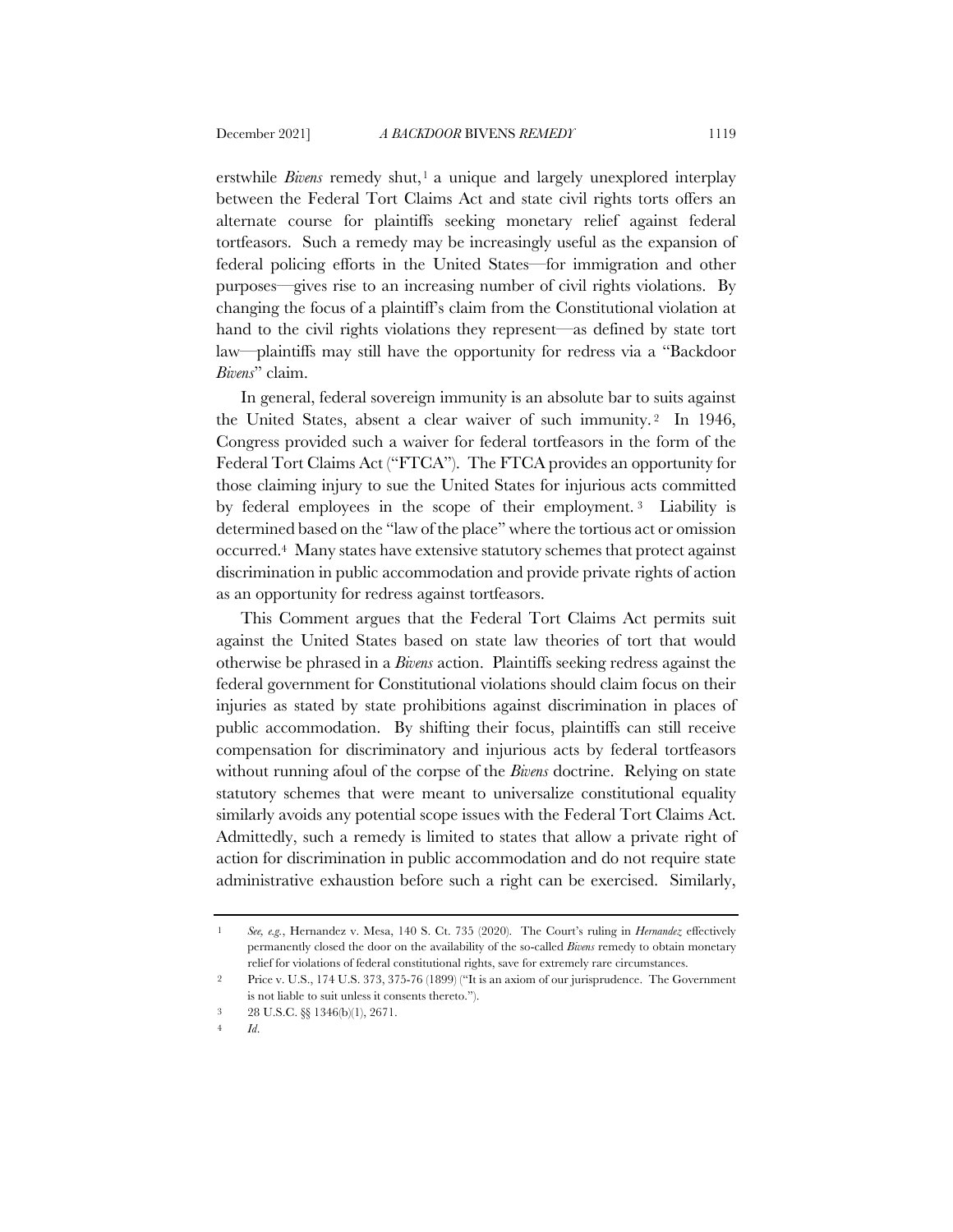this remedy would not aid claimants whose injuries did not stem from discriminatory acts. Yet as avenues of redress against the federal government are slowly but steadily cut off, this backdoor remedy provides at least one small opportunity for compensation.

Part I first identifies the concept of a state civil rights tort and identifies states where private rights of action for their violation exists through a fiftystate survey. Part II illuminates the background and requirements of the Federal Tort Claims Act with an eye to the idea that it was written to be an expansive, unlimited remedy based on state tort schemes. Part III illustrates the workability of the remedy, with special focus on its mechanics. Part III also addresses two potential concerns with the concept and limits the applicability accordingly.

This is not a universal remedy and is limited to just 24 states and the District of Columbia. It does, however, offer at least some succor and redress to ensure persons injured by federal tortfeasors in an era where doors seem to be slamming shut.

## I. IDENTIFYING STATE CIVIL RIGHTS TORTS

In keeping with their status as laboratories of democracy,<sup>5</sup> it is fitting that the fifty states have vastly different approaches to what civil rights protections they enshrine in their statutory schemes. While the rationales for the various approaches may be disparate, the result is the broad ability for states to experiment with a broad swath of civil rights laws—so long as they fall within the general guidelines created by federal statutes and constitutional rights.<sup>6</sup> Accordingly, states like New York now impose civil liability against persons who summon emergency services against members of protected classes when there is no "reason to suspect a violation of the penal law, any other criminal conduct, or an imminent threat to a person or property."7

Alongside civil and criminal enforcement mechanisms, many states have created private rights of action that allow complainants to independently

<sup>5</sup> *See* New State Ice Co. v. Liebmann, 285 U.S. 262, 311 (1932) (Brandeis, J., dissenting) ("There must be power in the States and the Nation to remould, through experimentation, our economic practices and institutions to meet changing social and economic needs . . . It is one of the happy incidents of the federal system that a single courageous State may, if its citizens choose, serve as a laboratory; and try novel social and economic experiments without risk to the rest of the country.").

<sup>6</sup> *Cf.* Obergefell v. Hodges, 576 U.S. 644 (2015) (holding that the Fourteenth Amendment required the State of Ohio to recognize a same-sex marriage when the marriage was lawfully licensed and performed out of the state).

<sup>7</sup> N.Y. CIV. RIGHTS LAW § 79-N(2) (McKinney 2020).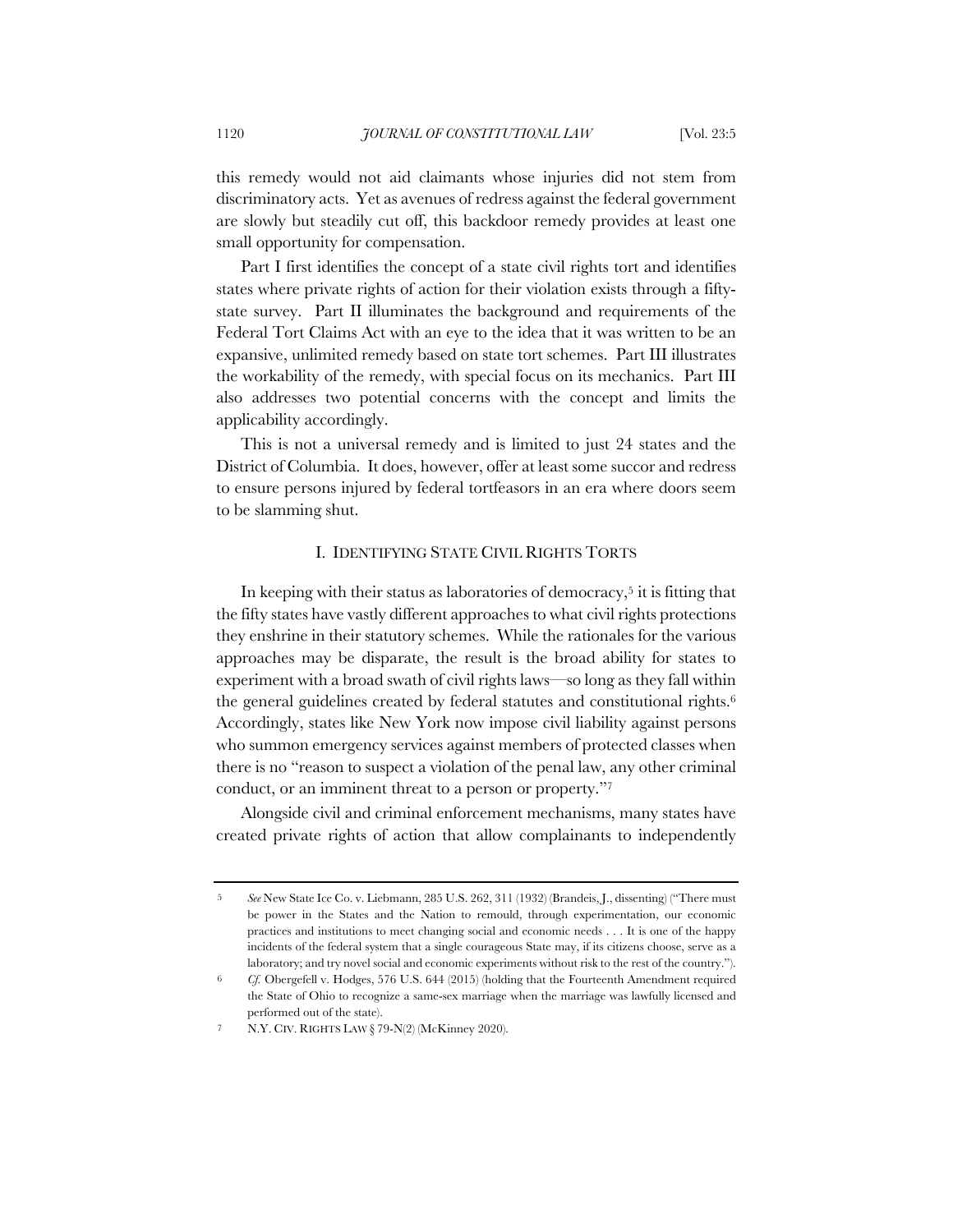vindicate civil rights violations. In the realm of civil rights, such private rights have numerous benefits, including incentivizing private attorneys to litigate more civil rights claims<sup>8</sup> and easing the investigatory and financial burden on enforcement agencies in enforcing civil rights laws.9

## *A. Remedial Variations in State Civil Rights Schemes*

Most states provide such private rights of action by proscribing discrimination in places of public accommodation and allowing private suit for violations thereof. Regulation of public accommodation has a universality in its scope that ensures that a particular protection applies to as broad a swath of people as possible, rather than being limited to unique situations or niche industries.<sup>10</sup> While Title II of the federal Civil Rights Act of 1964 provides a *de minimis* level of civil rights protections however, state public accommodation statutes provide a more diverse tapestry of protected classes and remedial approaches.

However, states vary greatly in what protections they include in their statutory schemes. Five states—Alabama, Georgia, Mississippi, North Carolina, and Texas—only prohibit discrimination against disabled individuals in public accommodations. <sup>11</sup> While the remaining forty-five prohibit discrimination against race, gender, ancestry, and religion, only nineteen go so far as to include age as a protected class.12

Greater state-by-state distinction is found in the remedies offered to victims of discrimination in public accommodations. Some states impose criminal penalties in the form of misdemeanors or potential jail time, for instance, while others impose civil penalties after a mandatory tribunal with

<sup>8</sup> *See, e.g.*, Sean Farhang, *Congressional Mobilization of Private Litigants: Evidence from the Civil Rights Act of 1991*, 6 J. EMPIRICAL LEGAL STUD. 1, 12-13 (2009) (stating that, according to Senator Kennedy, there is a study showing that "there are scores of cases, which . . . have some merit, that are not being brought because there are *inadequate incentives*, even with attorneys' fees.") (internal quotation marks omitted)).

<sup>9</sup> Brief for the United States as Amicus Curiae at 2, *Chester Residents Concerned for Quality Living v. Seif*, 132 F.3d 925, No. 97-1125 (3rd Cir. 1997) ("Because of the inherent limitations on administrative enforcement mechanisms and on the litigation resources of the United States . . . private suits are critical to ensuring optimal enforcement of [the Civil Rights Act of 1964].").

<sup>10</sup> *See, e.g.*, Brian K. Landsberg, *Public Accommodations and the Civil Rights Act of 1964: A Surprising Success?*, 36 HAMLINE J. PUB. L. & POL'Y 1, 18-19 (2015) (describing factors that lead to success of Title II).

<sup>11</sup> State Public Accommodation Laws, NATIONAL CONFERENCE OF STATE LEGISLATURES (Apr. 8, 2019) (available at https://www.ncsl.org/research/civil-and-criminal-justice/state-publicaccommodation-laws.aspx) [https://perma.cc/72EJ-6ZY3].

<sup>12</sup> These states are: Connecticut, Delaware, Illinois, Louisiana, Maryland, Michigan, Montana, New Hampshire, North Dakota, Ohio, Oklahoma, Oregon, Pennsylvania, Rhode Island, South Carolina, Tennessee, Virginia, West Virginia, and the District of Columbia. *Id.*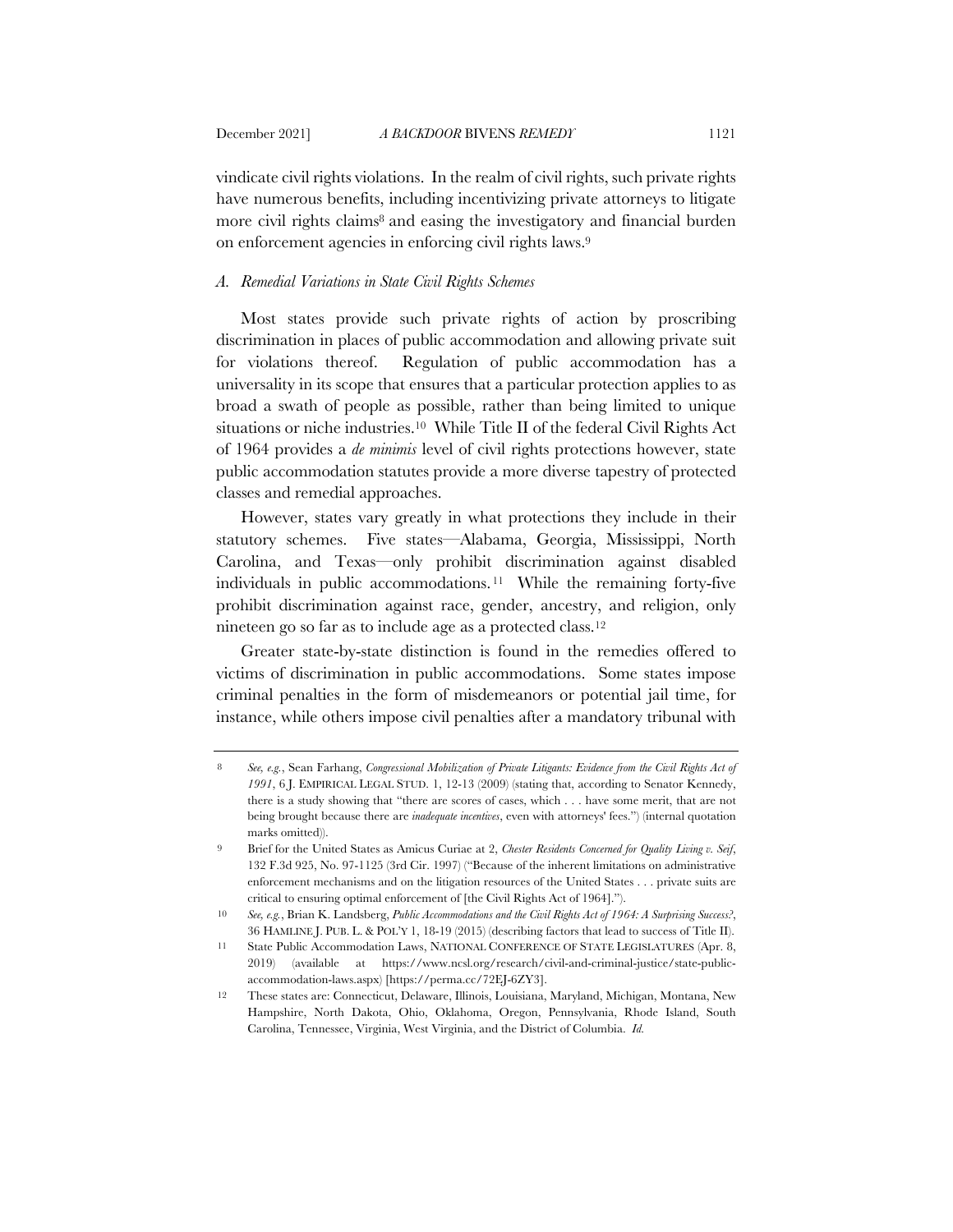a "Human Rights" or "Civil Rights Commission." In some Commission states, the outcome of the administrative process is the exclusive remedy available to complainants, while others merely require administrative exhaustion before a civil action can be filed. In all, there are eleven different pathways for complainants, which can be broadly summarized into one of three groupings, as below:

| Comm'n<br>Exists? | Comm <sup>3</sup> n<br>Remedy<br>Exclusive? | Exhaustion<br>Prerequisite<br>for Civil<br>Action? | Private<br>Right of<br>Action? | Criminal<br>Penalties<br>Available? | Sum            | <b>Broad</b><br>Statutory<br>Scheme |
|-------------------|---------------------------------------------|----------------------------------------------------|--------------------------------|-------------------------------------|----------------|-------------------------------------|
| Y                 | Y                                           |                                                    |                                |                                     | 5              |                                     |
| Y                 | Y                                           |                                                    |                                | Y                                   | $\overline{5}$ | No Private                          |
| Y                 |                                             |                                                    |                                | Y                                   | 3              | Right of<br>Action                  |
|                   |                                             |                                                    |                                | Y                                   | $\overline{4}$ | $(18 \text{ states})^{13}$          |
|                   |                                             |                                                    |                                |                                     |                |                                     |
| $\mathbf{Y}$      |                                             | Y                                                  | Y                              |                                     | 6              | Exhaustion                          |
| $\overline{Y}$    |                                             | Y                                                  | Y                              | Y                                   | $\overline{2}$ | Required                            |
|                   |                                             |                                                    |                                |                                     |                | $(8 \; states)^{14}$                |
| Y                 |                                             |                                                    | Y                              |                                     | 16             | Private Right                       |
| $\mathbf{Y}$      |                                             |                                                    | Y                              | Y                                   | 5              | of Action                           |
|                   |                                             |                                                    | Y                              |                                     | 3              | $(24 \; states$                     |
|                   |                                             |                                                    | Y                              | Y                                   |                | and $D.C.$ ) <sup>15</sup>          |

Complainants face one of three statutory schemes: (1) no private right of action exists, if any remedy exists, it must be the result of an administrative process; (2) while private rights of action exist, complainants must first fully exhaust their administrative remedies before bringing a claim; and (3) an independent private right of action exists, regardless of the existence of any administrative process.

The first form, of course, is the most restrictive. Here, complainants have no private right to redress in cases of discrimination in public accommodation, relying instead on state criminal or civil administrative

<sup>13</sup> Alabama, Alaska, Georgia, Idaho, Indiana, Iowa, Kansas, Minnesota, Mississippi, Missouri, Nebraska, New Hampshire, North Carolina, Oklahoma, Pennsylvania, South Carolina, Texas, and Wyoming. *See supra* note 11*.*

<sup>14</sup> Arizona, Delaware, Florida, Illinois, Louisiana, New Mexico, Rhode Island, and West Virginia.

<sup>15</sup> Arkansas, California, Colorado, Connecticut, District of Columbia, Hawaii, Kentucky, Maine, Maryland, Massachusetts, Michigan, Montana, Nevada, New Jersey, New York, North Dakota, Ohio, Oregon, South Dakota, Tennessee, Utah, Vermont, Virginia, Washington, and Wisconsin. *See supra* note 11*.*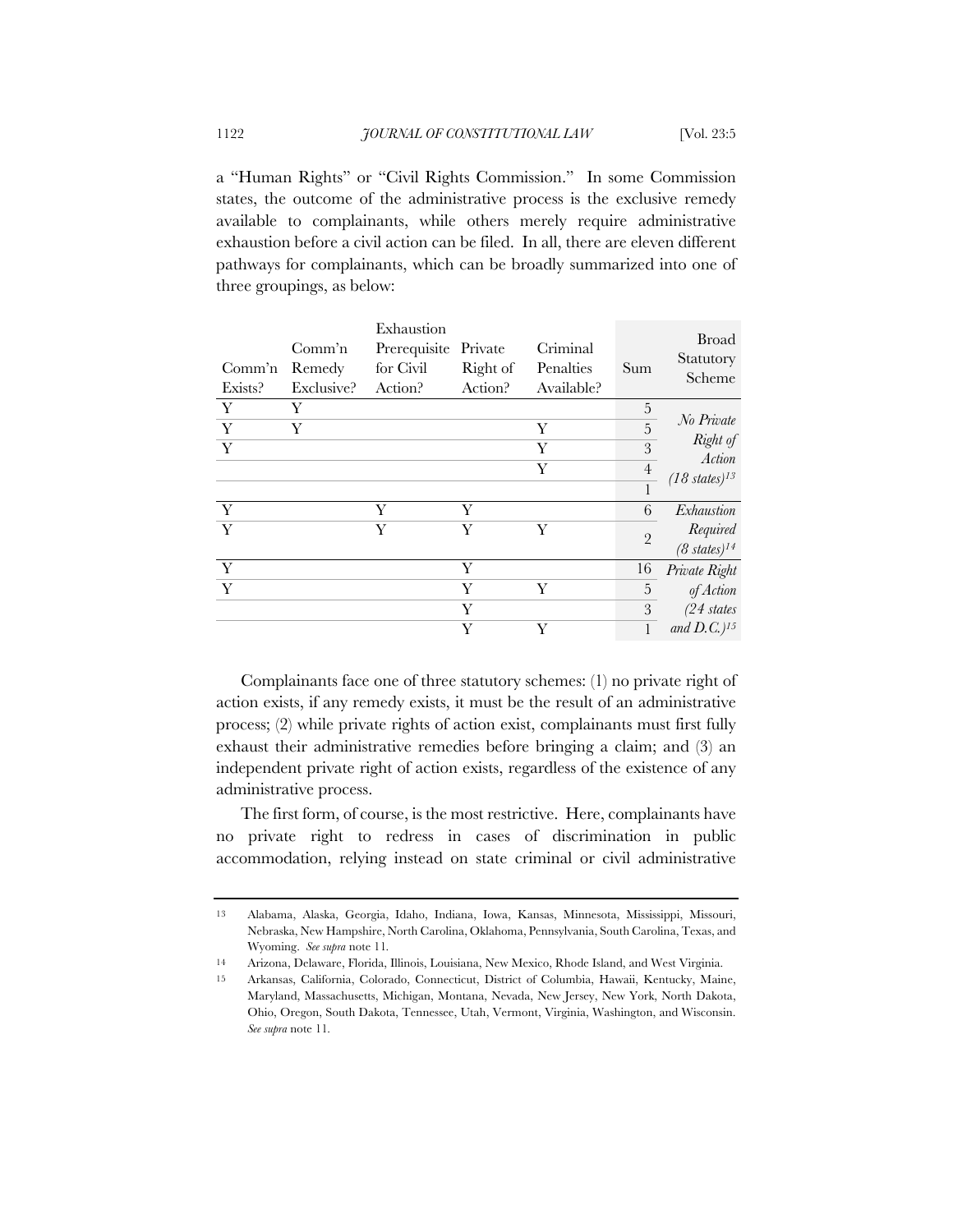processes for any form of redress. When such relief comes, it is frequently limited to nominal damages, or injunctive relief. The other two forms are more expansive, allowing complainants to bring suit in state court to obtain

monetary or injunctive relief from complained-of discriminatory acts. However, eight states condition such suit on a mandatory exhaustion of administrative process, placing an additional hurdle in the way of legal redress.

## *B. Private Rights of Action as State Civil Rights Torts*

These independent rights of action are statutory torts and thus can be envisioned as "state civil rights torts." These torts are fundamentally equivalent to common-law torts in their interpretation and application by the courts. Definitionally, a tort is a tort if it describes a civil wrong for which a remedy may be obtained, regardless of its font in statutory or common-law text. <sup>16</sup> Admittedly, common-law tort actions have a deep doctrinal grounding, while statutory tort actions are a more recent innovation. <sup>17</sup> However, statutory torts are not a newly birthed sibling of common-law torts, but rather an outgrowth of the same.

The first century of American history looked to judges as "problemsolvers" for the "dizzying pace of social, economic, and technological change" experienced by the new country, in a world with scant legislative action.18 Of course, this is not to say that federal and state legislatures were silent; instead, judges and the judiciary were seen as the ideal arbiters of societal change—no one judge could fundamentally change an entire system, instead they acted in part with the hundreds of other judges across the country to make steady, but incremental change to the system. <sup>19</sup> This system, especially as applied to tort law, was hardly an innovation, with deep roots in the ancient "writ" system of medieval England.20

Statutory torts emerged less in the wake of this system, and more as a response to the changing nature of our judiciary. First, a rapid increase in law-making tied to the New Deal and other similar administrative programs necessitated a greater focus on statutory interpretation within the court

<sup>16</sup> *See, e.g.*, *Tort*, BLACK'S LAW DICTIONARY (11th ed. 2019).

<sup>17</sup> GUIDO CALABRESI, A COMMON LAW FOR THE AGE OF STATUTES 1 n.1 (1982).

<sup>18</sup> GRANT GILMORE, THE AGES OF AMERICAN LAW 35-36 (1st ed. 1977).

<sup>19</sup> CALABRESI, *supra* note 17, at 4-5.

<sup>20</sup> *Cf*. O.L. McCaskill, *Actions and Causes of Actions*, 34 YALE L. J. 614, 625 n.1, 638 (1925).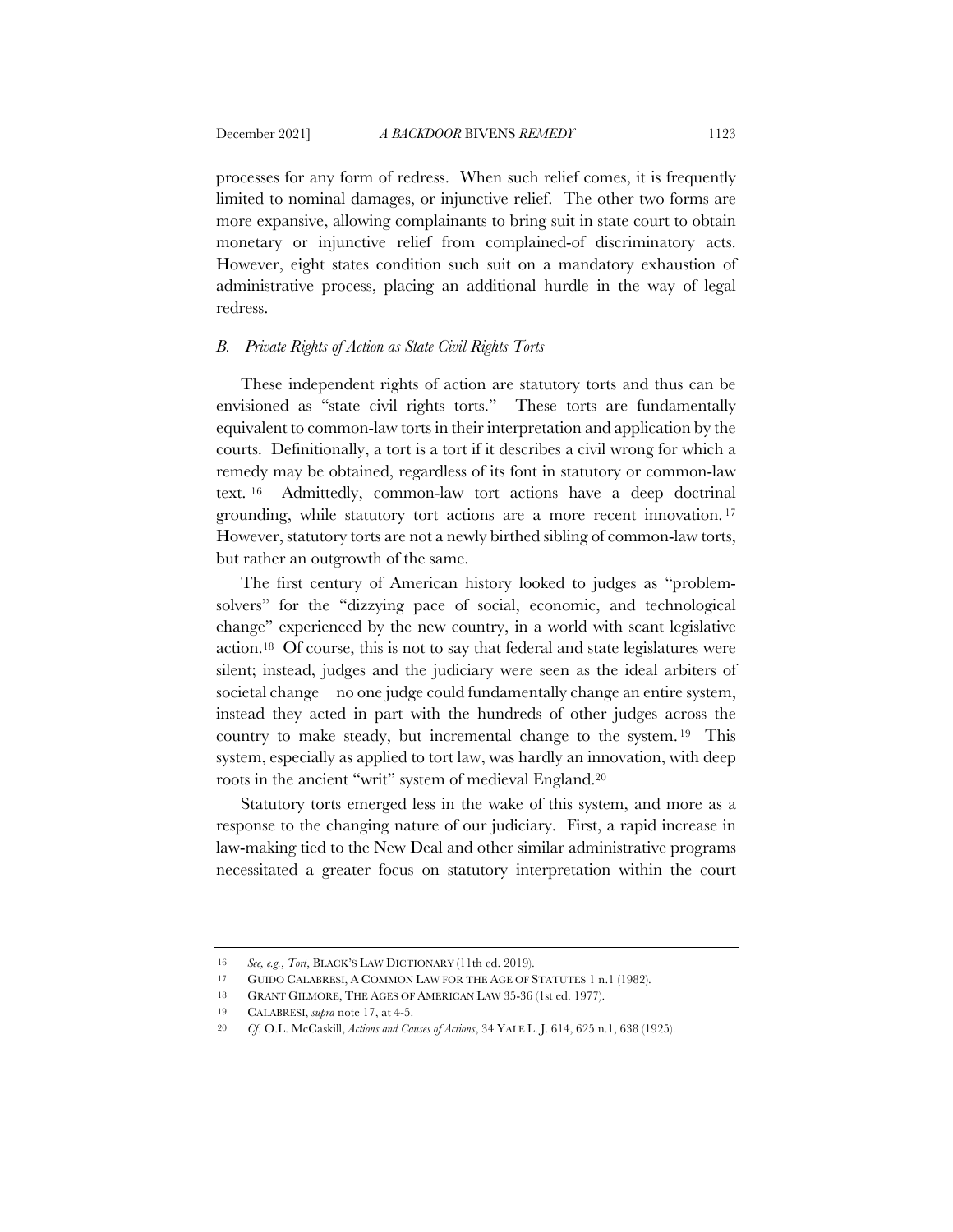system, rather than matters of equity. <sup>21</sup> These laws were increasingly complex, and intended to be statements of law, rather than codifications of common law as promulgated by the courts.22 Second and equally important was the turn-of-the century shift in the role of the federal judiciary. For much of its history, the federal judiciary frequently engaged in the creation of a general common law,23 which frequently included the field of tort law.24 In 1938, however, the Supreme Court's decision in *Erie Railroad Co. v. Tompkins* rejected this approach, famously stating that "there is no federal general common law."25 While, of course, courts retained some ability to create federal common law, *Erie* decisively abrogated the ability of federal courts to promulgate general common law, especially as it pertained to tort actions.26 Given the definitional roles of the legislature and the judiciary,<sup>27</sup> then, courts' role as interpreters, rather than promulgators became more and more central.28

Thus, statutory torts and common law torts are siblings, especially as applied by federal courts. While they are certainly distinct in their origin, they operate conterminously, and in an intermixed fashion. The Supreme Court still considers and promulgates general rules of tort liability, <sup>29</sup> and statutory torts remain reflective of attempts to codify common-law tort actions.30

<sup>21</sup> CALABRESI, *supra* note 17, at 5; Mark A Geistfeld, *Tort Law in the Age of Statutes*, 99 IOWA L. REV. 957, 959-60 (2014).

<sup>22</sup> Geistfeld, *supra* note 21 at 959-60.

<sup>23</sup> *See generally* Swift v. Tyson, 41 U.S. (16 Pet.) 1 (1842).

<sup>24</sup> Edward A. Purcell, Jr., Ex Parte Young *and the Transformation of the Federal Courts, 1890—1917*, 40 U. TOL. L. REV. 931, 947 (2009) ("[B]y the late nineteenth century the federal courts had stretched the 'general' law to include most common-law fields, including . . . torts.").

<sup>25</sup> Erie R.R. Co. v. Tompkins, 304 U.S. 64, 78 (1938).

<sup>26</sup> *See, e.g.*, *id.* at 79; Jay Tidmarsh & Brian J. Murray, *A Theory of Federal Common Law*, 100 NW. U. L. REV. 585, 586 n.8 (2006).

<sup>27</sup> *See generally* Marbury v. Madison 5 U.S. (1 Cranch) 137 (1803).

<sup>28</sup> CALABRESI, *supra* note 17, at 5.

<sup>29</sup> *See, e.g.*, *id.*; John C.P. Goldberg & Benjamin C. Zipursky, *The Supreme Court's Stealth Return to the Common Law of Torts*, 65 DEPAUL L. REV. 433, 441-42 (2016) (discussing the case of *Gertz* where the majority of the Court held, "in the modern world, all torts, including the defamation torts, ought to track the contours of the tort of negligence.").

<sup>30</sup> *See* Ronald W. Eades, *Attempts to Federalize and Codify Tort Law*, 36 Tort & Ins. L. J. 1, 8-9 (2000) (discussing history of codification movement in the United States during the early nineteenth century).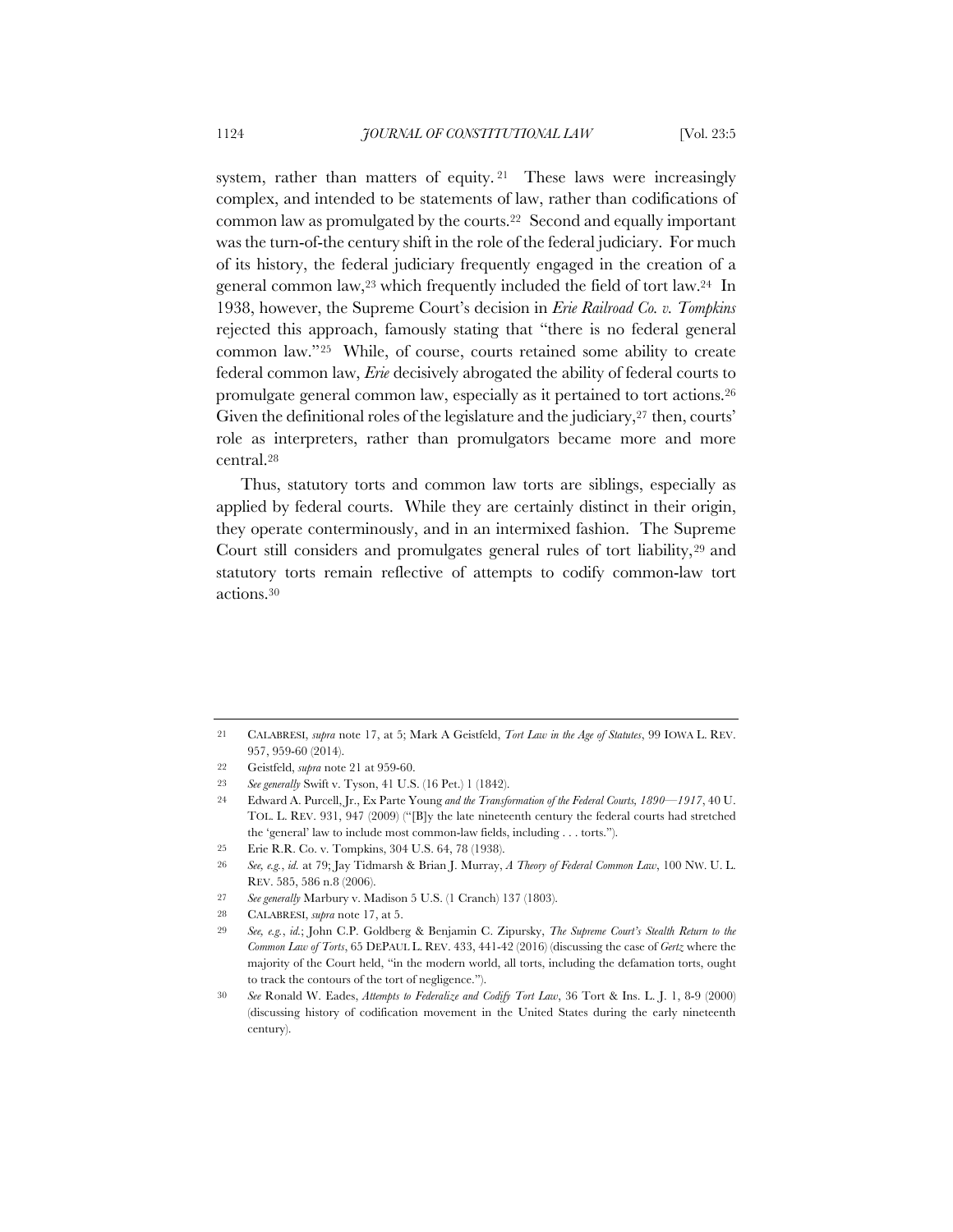## II. THE FEDERAL TORT CLAIMS ACT AND ITS AMBIT

## *A. Background and Legislative History*

The Federal Tort Claims Act finds its roots in the English doctrine that the King can do no wrong. <sup>31</sup> Paradoxically, perhaps, the same doctrine admits that while the King can do no wrong intentionally, he still can provide opportunities for redress for any incidental "wrongs." <sup>32</sup> This concept eventually emerged in American jurisprudence in the early 19th century as sovereign immunity.<sup>33</sup> Perhaps by virtue of the broader post-colonial enterprise, however, the American doctrine focused more on the government's inability to be sued, rather than a sacred inability to commit a wrong. <sup>34</sup> Absent a legislative enactment waiving this general immunity, federal tortfeasors were thus broadly immunized in the nation's early history, even when the common law provided for ample relief against analogous private tortfeasors. During this period, claimants against federal tortfeasors were limited to petitioning Members of Congress for private legislation authorizing specific relief.35

By the early twentieth century, this process had ballooned to unsustainability, with the private bills consuming inordinate amount of Congressional time, effort, and resources.36 Moreover, it became impossible

<sup>31</sup> *See, e.g.*, Alden v. Maine, 527 U.S. 706, 715-16 (1999) ("Although the American people had rejected other aspects of English political theory, the doctrine that a sovereign could not be sued without its consent was universal in the States when the Constitution was drafted and ratified."); Chisholm v. Georgia, 2 U.S. (2 Dall.) 419, 437-38 (describing the history of the English doctrine that the King was sovereign and thus not open to suit) (citing 1 WILLIAM BLACKSTONE, COMMENTARIES \*243, \*253)).

<sup>32</sup> Marbury, 5 U.S. (1 Cranch) at 163 ("The very essence of civil liberty certainly consists in the right of every individual to claim the protection of the laws, whenever he receives an injury . . . In Great Britain the king himself is sued in the respectful form of a petition, and he never fails to comply with the judgment of his court."). *See generally* Vicki C. Jackson, *Suing the Federal Government: Sovereignty, Immunity, and Judicial Independence*, 35 GEO. WASH. INT'L L. REV. 521, 532 (2003) (discussing the background of suits against the Crown), Herbert Barry, *The King Can Do No Wrong*, 11 U. VA. L. REV. 349, 355-58 (1925) (describing the historical development of petitions Crown's sovereign immunity in the context of "certain colonial statutes" permitting the same).

<sup>33</sup> Jackson, *supra* note 32, at 523-24.

<sup>34</sup> Langford v. U.S., 101 U.S. 341, 343 (1879) ("It is not easy to see how the first proposition [that 'the King can do no wrong'] can have any place in our system of government . . . [w]e do not understand that . . . the English maxim has an existence in this country."); Barry, *supra* note 32, at 358-64.

<sup>35</sup> *See, e.g.*, Gregory C. Sisk, *Litigation with the Federal Government* § 3.2 (2016); Paul Figley, *Ethical Intersections & The Federal Tort Claims Act: An Approach for Government Attorneys*, 8 U. ST. THOMAS L. J. 347, 348-49 (2011) (citing U.S. CONST. art. I, § 9, cl.7 "No Money shall be drawn from the Treasury, but in Consequence of Appropriations made by Law . . . .")).

<sup>36</sup> Figley, *supra* note 35, at 350-51.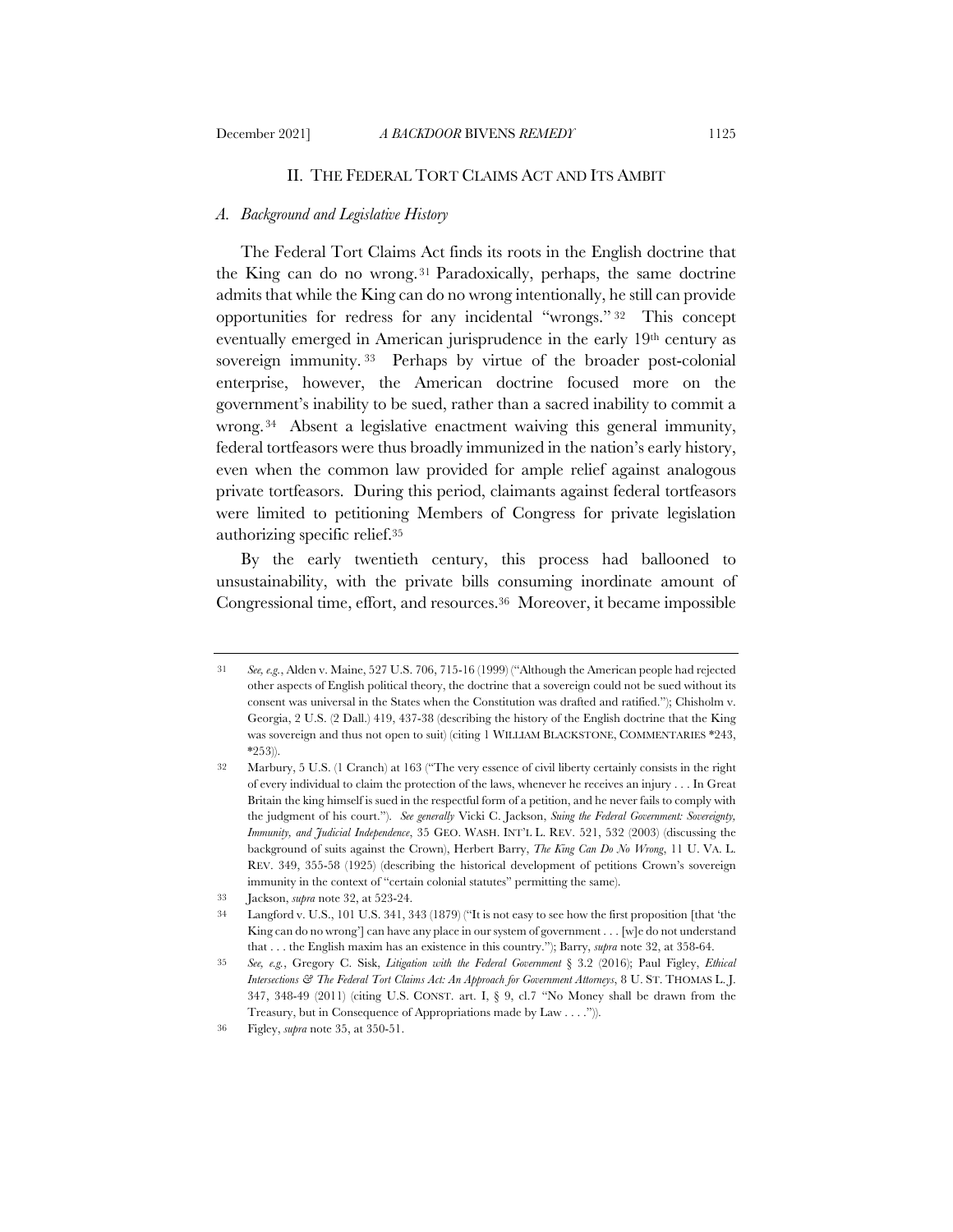for Congressional representatives to adequately devote the time and energy necessary to properly adjudicate the claims presented in each private bill.<sup>37</sup> To remedy the issue, Congress made numerous attempts at instituting early versions of what would eventually become the FTCA. In 1929, for instance, a bill giving the Comptroller General to broadly settle and defend claims passed both houses of Congress, only to be pocket vetoed by President Coolidge. <sup>38</sup> Notably, this first attempt rejected the notion of laying out specific rules of law and equity that would govern potential claims. Three subsequent attempts failed to make it out of committee, all with similar rejections of particularized rules and pre-defined bases for claims.39

A penultimate attempt at passage, S. 2221, nearly made it fully through the 77th Congress, passing the Senate, and ultimately dying in the House before the end of session. S. 2221 is remarkable in the context of the FTCA for two reasons. First, it marks the final appearance of a negligence standard in the text of proposed tort claim reform.40 Second, it demonstrates the importance and necessity of tort claim reform in Congress. S.2221 was introduced in the Senate in late 1941 and passed on March 1942—a historical period marked by the attack on Pearl Harbor and the United States declaring war on Japan and Germany, *inter alia*.41 To that end, tort claim reform became a part of the "national defense effort," as private bills of "lesser importance . . . consume[d] considerable time and effort," preventing attention to other bills more crucial to the impending war.42

<sup>37</sup> *Id.*

<sup>38</sup> Edwin M. Borchard, *The Federal Tort Claims Bill*, 1 U. CHI. L. REV. 1, 2 (1933).

<sup>39</sup> *See* Alexander Holtzoff, *Tort Claims against the United States*, 25 A.B.A. J. 828 (1939); Note, *The Federal Tort Claims Act*, 56 Yale L.J. 534, 535-36 n.10 (1947) ("H. R. 7236 was reported favorably by the House Committee on the Judiciary, H. R. Res. No. 2428, 76th Cong., 3d Sess. (1940), and passed the House; but after hearings, the Senate Judiciary Committee did not report S. 2690, and the measure died."); Note, *Settlement of Tort Claims Against the Government by Private Acts*, 50 Yale L. J. 328, 332 n. 21 (1940).

<sup>40</sup> 88 Cong. Rec. 3174.

<sup>41</sup> *Id.* at 9504-05 (address of President Franklin D. Roosevelt); United States Cong. *Joint Resolution Declaring that a State of War Exists Between the Imperial Government of Japan and the Government and the People of the United States*, 77th Cong. S.J. Res. 116, 55 Stat. 561 (1941); United States Cong. *Joint Resolution Declaring that a State of War Exists Between the Government of Germany and the Government and the People of the United States*, 77th Cong. S.J. Res. 119, 55 Stat. 564 (1941).

<sup>42</sup> 88 Cong. Rec. 313 (1942) (message from President Franklin D. Roosevelt). President Roosevelt's message sharply criticized the degree to which the private bill system consumed the process of legislating and advocated for a new system for "dispensing justice simply and effectively to tort claimants against the Government." *Id.* at 314. Notably, the President's message framed the importance for sweeping tort claim reform as co-equal with national demands related to World War II. *Id.*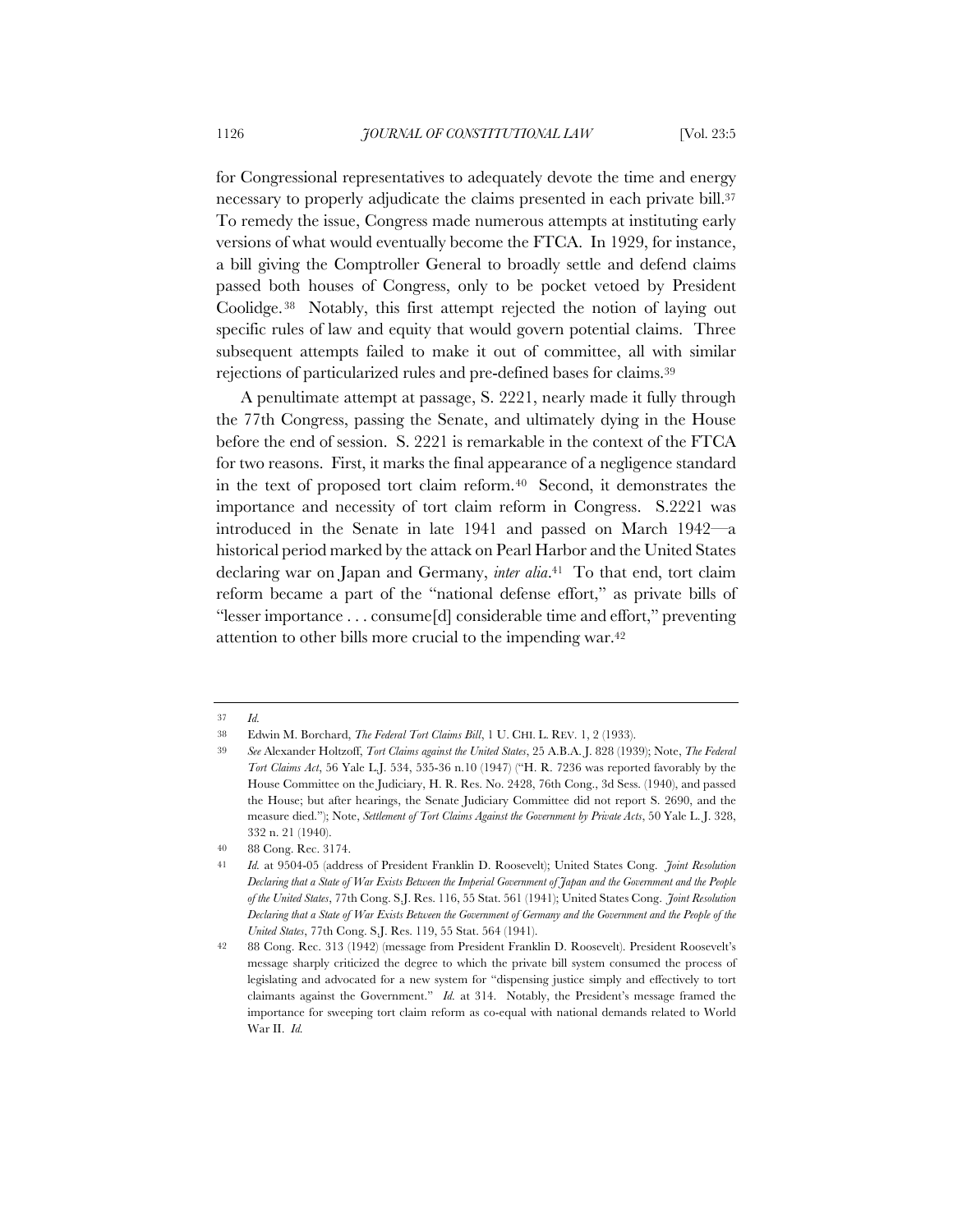The attention given here to the overwhelming nature of the private bill system indicates a deeper focus on divorcing tort claims from the legislative process entirely, rather than merely excluding certain varieties of torts from the legislative process. Indeed, the universal delegation of tort claims from the legislative to the judicial process was a potential poison pill before the Act's passage. While the bill was being considered on the Senate floor, one Senator rose to oppose the bill based on the "unlimited power of suit [it would provide] against the Federal Government," fearing that allowing all claims against the United States to proceed in court would result in "a great many cases, . . . that the courts would hardly be able to function."43 The Senator's objection, however, seemed overridden by the general idea that universal adjudication of tort claims in the judiciary would ensure more competent adjudication of such claims.44 Thus was born the FTCA—a small hole in the government's armor of sovereign immunity, borne out of a simple need for legislative efficiency.

While the act was amended for numerous minor reasons in the decades following its enactment, its most substantive change came in the wake of the Supreme Court's decision in *Westfall v. Erwin* in 1988.45 In *Westfall*, a federal employee who suffered chemical burns while working in a warehouse filed a state-tort claim against his employers for negligently allowing toxic materials to be placed in the warehouse without informing him.46 In a decision that focused mainly on the question of the absolute immunity of the federal officers involved, <sup>47</sup> the Court ruled that applying official immunity first required a case-by-case analysis of whether the conduct was "discretionary in nature."48 The Court, acknowledging that it was ill-placed to formulate a general immunity rule, simultaneously invited Congress to provide guidance on the question of absolute immunity for federal employees.49

<sup>43</sup> 92 Cong. Rec. 6373 (1946) (statement of Sen. Walter F. George).

<sup>44</sup> 92 Cong. Rec. 10029 (1946) (statement of Rep. Mike Monroney) (1946) ("[I]n this claims section every time we have closed the door of admittance of a claim on the floor of Congress we have opened up another door in the administrative departments or in the courts of the land so that those claims can be adequately adjudicated.")

<sup>45</sup> 484 U.S. 292 (1988), *superseded by statute*, Westfall Act, Pub. L. No. 100-694, 102 Stat. 4563, 4564 (1988) (amending 28 U.S.C. § 2679(b)).

<sup>46</sup> *Westfall*, 484 U.S. at 293-94.

<sup>47</sup> Petitioners framed their question presented as one of the degrees of immunity afforded to federal officers for injuries committed under state tort law for their official acts. Brief for Petitioners at \*1, Westfall v. Erwin, 484 U.S. 292 (1988) (No. 86-714).

<sup>48</sup> *Westfall*, 484 U.S. at 298-99.

<sup>49</sup> *Id.* at 300.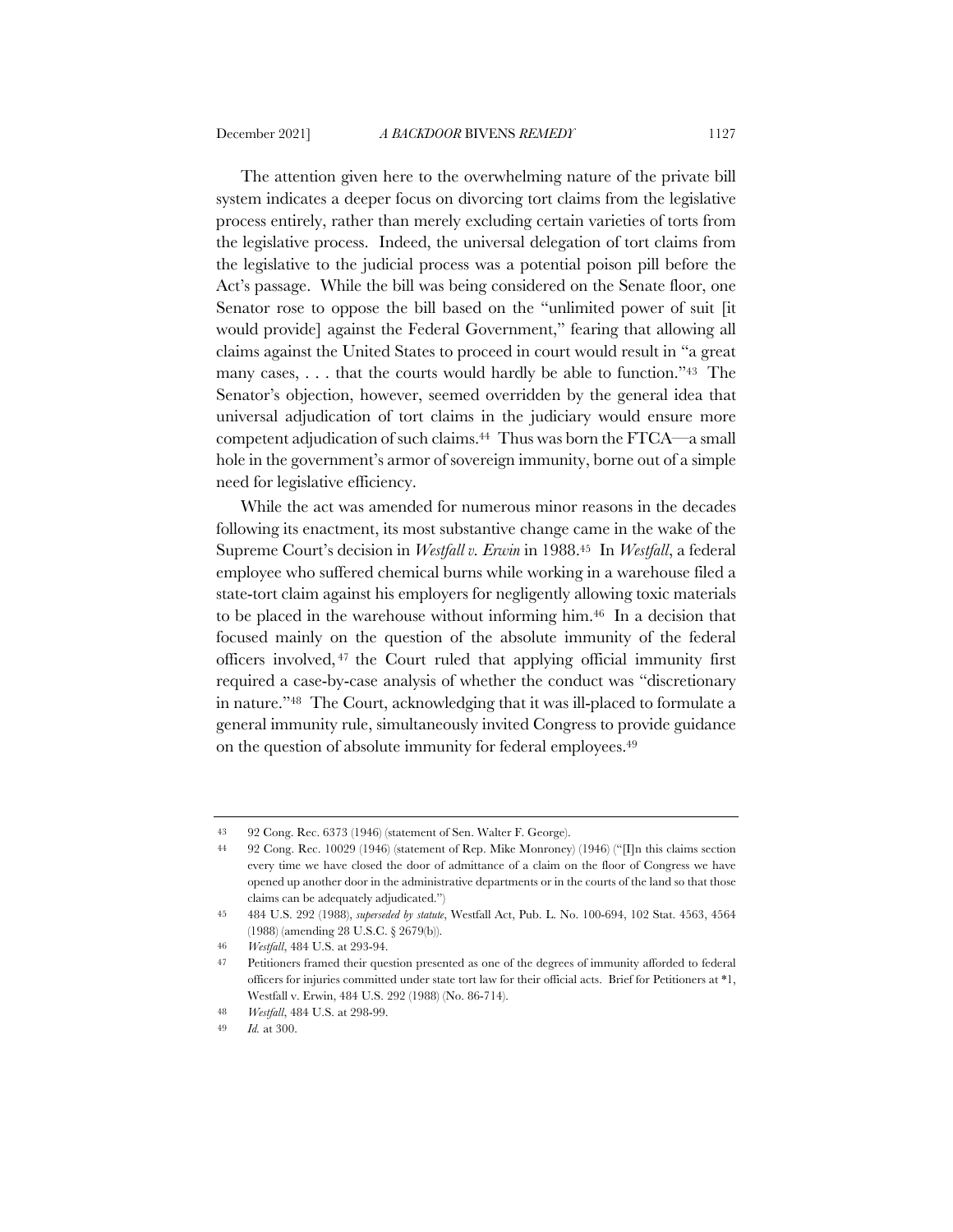Congress heeded the Court's call with the Federal Employee Liability Reform and Tort Compensation Act,50 passed a scant ten months and five days after the *Westfall* decision. Colloquially known as the Westfall Act, the Act grants federal government employees acting within the scope of their employment immunity from common-law causes of action and directs that state law tort claims against federal defendants substitute the United States as a defendant and be converted to an FTCA suit.51 The main purpose of the Westfall Act is to immunize federal employees from ordinary state common-law tort suits, and to make the FTCA the exclusive remedy for all tort actions against federal employees.52 Until the Westfall Act, the FTCA was only the exclusive remedy for tort actions resulting from car accidents federal employees could still be sued under state tort law provisions.53 Now, the FTCA is the exclusive remedy for injurious acts committed by federal employees acting in the scope of their employment.54

#### *B. Requirements for Successful FTCA Claims*

Prerequisites for a successful Federal Tort Claims Act are informed both by the statutory text and judicial precedent. FTCA plaintiffs initiate their claim by filing an administrative claim with the agency responsible for the alleged tortious conduct within two years of the act in question.55 The claim must be fully examined and the administrative process fully exhausted before a suit may commence.56 Claims must state a specific amount of monetary damages,57 including an estimation of any contemplated future damages yet to accrue.58

Substantive liability is limited to injurious acts resulting in personal injury, death, or property damage caused by federal employees' negligent or wrongful acts or omissions.59 Broadly speaking, damages cannot include pre-

51 *Id.*

<sup>50</sup> Pub. L. No. 100-694, §§5, 6, 102 Stat. 4564-65 (1988) (codified as 28 U.S.C. § 2679(b)-(d)).

<sup>52</sup> *See, e.g.*, Gregory C. Sisk, *Litigation with the Federal Government* § 5.6(c)(1) (2016).

<sup>53</sup> 28 U.S.C. § 2679(b) (amended 1988); Carlos M. Vázquez & Stephen I. Vladeck, *State Law, the Westfall Act, and the Nature of the* Bivens *Question*, 161 U. PA. L. REV. 509, 567 (2013).

<sup>54</sup> *Id.* at 569.

<sup>55</sup> 28 U.S.C. §§ 2401(b), 2675(a) (2012).

<sup>56</sup> *Id.*; McNeil v. U.S., 508 U.S. 106, 111 (1993).

<sup>57</sup> 28 U.S.C. § 2675(b) (2012).

<sup>58</sup> *See, e.g.*, White-Squire v. U.S. Postal Service, 592 F.3d 453, 458 (3d Cir. 2010) (holding claimant's duty to present a claim for a sum certain includes the obligation to include ongoing medical expenses in such claim).

<sup>59</sup> 28 U.S.C. § 1346(b)(1) (2012).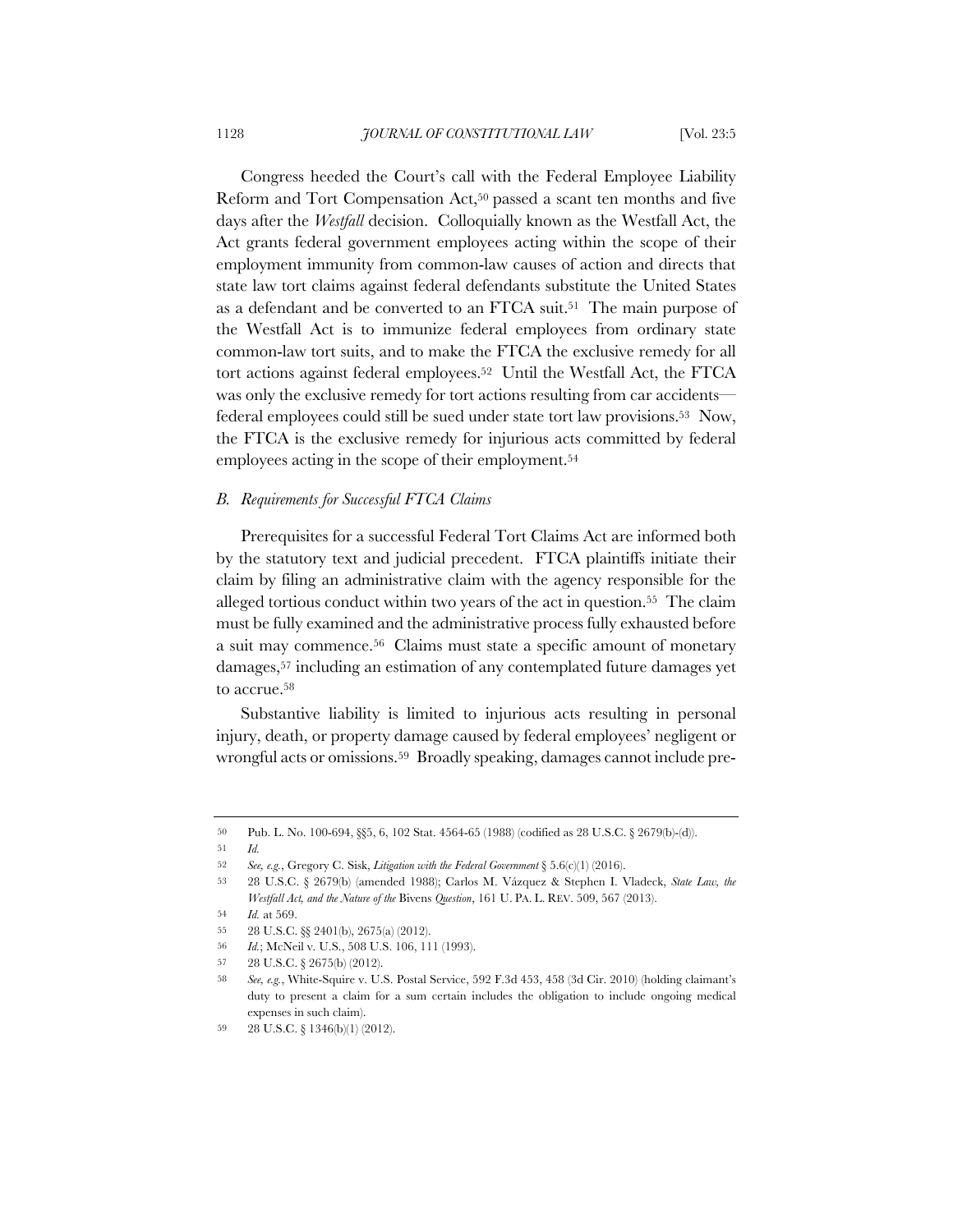judgment interest, punitive damages, or recurring payments to claimants,<sup>60</sup> though there is significant nuance to the definition and mechanics of punitive damages and recurring payments.61 In all valid FTCA claims, the United States is mandatorily substituted as the defendant, as opposed to the tortious employee or agency themselves.62 Most important for the purpose of this Comment, however, are the "law of the state" and "private person" requirements.

In drafting the FTCA, Congress sought to avoid narrowly defining what torts were redressable under the act, seeking to completely dissolve their administrative burden.63 Resultantly, the FTCA claims are governed by the "law of the place where the act or omission occurred."64 This is strictly construed as adopting the state law of where the act occurred, with a total bar on the use of federal law as the basis for a claim.65 In substituting the United States into such claims, the FTCA dictates that it shall be held liable in tort "in the same manner and to the same extent as a private individual" would be.66

Major exceptions to FTCA liability include if the allegedly tortious act occurred as an element of a federal employee's discretionary function, or if they were exercising due care in their actions.67 The FTCA also excepts liability for certain intentional torts: assault, battery, false imprisonment, false arrest, malicious prosecution, abuse of process, libel, slander, misrepresentation, deceit, or interference with contract rights. <sup>68</sup> Circuit courts are divided if the intentional tort exception includes intentional infliction of emotional distress (IIED) claims, though success of such claims may depend heavily on the nature of the facts in question.69 As may be expected, the various amendments and opportunities for judicial interpretation of the FTCA have yielded a myriad other guidelines and

<sup>60</sup> 28 U.S.C. § 2674 (2012).

<sup>61</sup> *See* Gregory C. Sisk, *Litigation with the Federal Government* §§ 3.7(c) *Exclusion of Punitive Damages*, 3.7(d) *Unavailability of Continuing Obligations or Periodic Payments* (2016).

<sup>62</sup> 28 U.S.C. § 2679(d)(3) (2012).

<sup>63</sup> *See supra* Section II.A.

<sup>64</sup> 28 U.S.C. § 1346(b)(1) (2012).

<sup>65</sup> *See, e.g.*, F.D.I.C. v. Meyer, 510 U.S. 471, 478 (1994).

<sup>66</sup> 28 U.S.C. § 2674 (2012).

<sup>67</sup> 28 U.S.C. § 2680(a) (2012).

<sup>68</sup> 28 U.S.C. § 2680(h) (2012).

<sup>69</sup> *See, e.g.*, Gregory C. Sisk, *Litigation with the Federal Government* § 3.6(d)(5) (2016). *See generally* David W. Fuller, *Intentional Torts and Other Exceptions to the Federal Tort Claims Act*, 8 U. ST. THOMAS L.J. 375, 389-97 (2011) (explaining the history and the contemporary applications of IIED claims in the FTCA).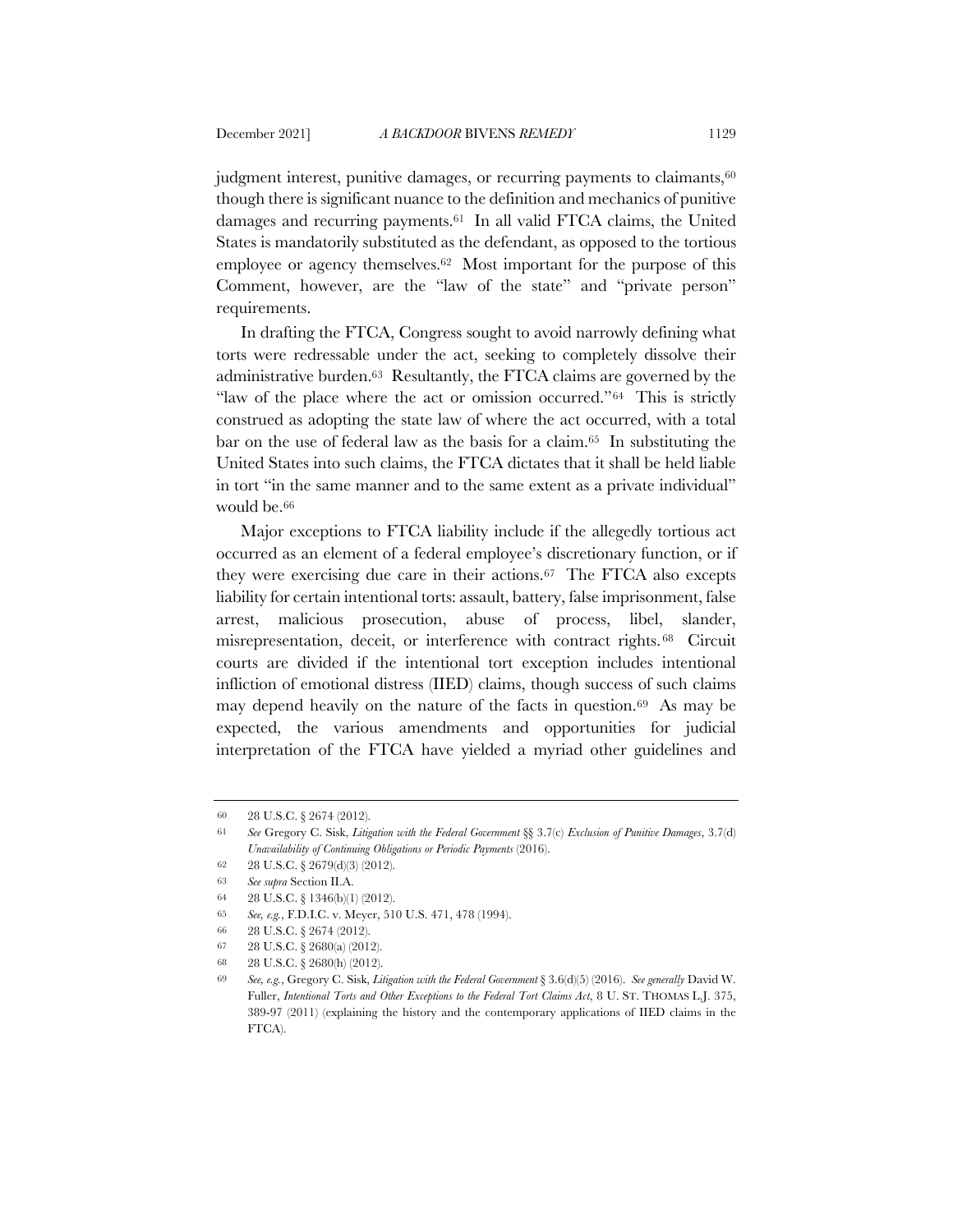exceptions, though their full treatment has been much more judiciously addressed by other scholars.70

# III. BACKDOOR *BIVENS*: STATE CIVIL RIGHTS TORTS AS CONSTITUTIONAL VIOLATIONS

A *Bivens* remedy is a judicial creation that recognizes an implied cause of action for individuals whose Constitutional rights are violated by federal officers.71 As first created in *Bivens v. Six Unknown Agents*, the Supreme Court recognized an implied cause of action for a private plaintiff who alleged his Fourth Amendment rights were violated when six federal agents burst into his apartment in the early morning, manacled him in front of his family, and removed him to a federal courthouse without a warrant or probable cause.72 In identifying the propriety of such an implied cause of action, the Court took note that "damages have been regarded as the ordinary remedy for an invasion of personal interests in liberty." <sup>73</sup> Subsequently, the Court recognized a *Bivens* remedy for a Fifth Amendment violation in *Davis v. Passman*,74 and for an Eighth Amendment violation in *Carlson v. Green*.75 Here the expansion ended. Over the next two decades, the Court aggressively contracted the *Bivens* <sup>7677</sup> away from the "*ancien regime*" in which *Bivens* emerged. <sup>78</sup> Following the Court's decision in *Hernandez v. Mesa*, commentators have noted that the doctrine is all but dead and an unlikely avenue for redress for potential aggrieved plaintiffs.7980

<sup>70</sup> *See* Gregory C. Sisk, *Litigation with the Federal Government*, §§ 3.2-3.8 (2016).

<sup>71</sup> Bivens v. Six Unknown Named Agents of Federal Bureau of Narcotics, 403 U.S. 388, 396-97 (1971).

<sup>72</sup> *Id.* at 389-90.

<sup>73</sup> *Id.* at 395.

<sup>74</sup> 442 U.S. 228, 248-49 (1979).

<sup>75</sup> 446 U.S. 14, 20 (1980).

<sup>76</sup> *See, e.g.*, Minneci v. Pollard, 565 U.S. 118 (2012) (denying a *Bivens* action for Eighth Amendment violations because of the existence of alternative state tort law remedies); Wilkie v. Robbins, 551 U.S. 537 (2007) (declining to extend a *Bivens* remedy against private prisons); F.D.I.C. v. Meyer, 510 U.S. 471, 486 (1994) (rejecting "[a]n extension of *Bivens* to agencies of the Federal Government.").

<sup>77</sup> Ziglar v. Abbasi, 582 U.S. \_\_\_, 137 S. Ct. 1843, 1855 (2017).

<sup>78</sup> *Id.* (quoting Alexander v. Sandoval, 432 U.S. 275, 287 (2001)).

<sup>79</sup> *See, e.g.*, Cassandra Robertson, *SCOTUS Sharply Limits Bivens Claims–and Hints at Further Retrenchment*, AMERICAN BAR ASSOCIATION: PRACTICE POINTS (Apr. 14, 2020) https://www.americanbar.org/groups/litigation/committees/civil-rights/practice/2020/scotussharply-limits-bivens-claims-and-hints-at-further-retrenchment/[https://perma.cc/CH3D-7F9J].

<sup>80</sup> *See, e.g.*, Bivens Act of 2020, H.R. 7213, 116th Cong. (2020).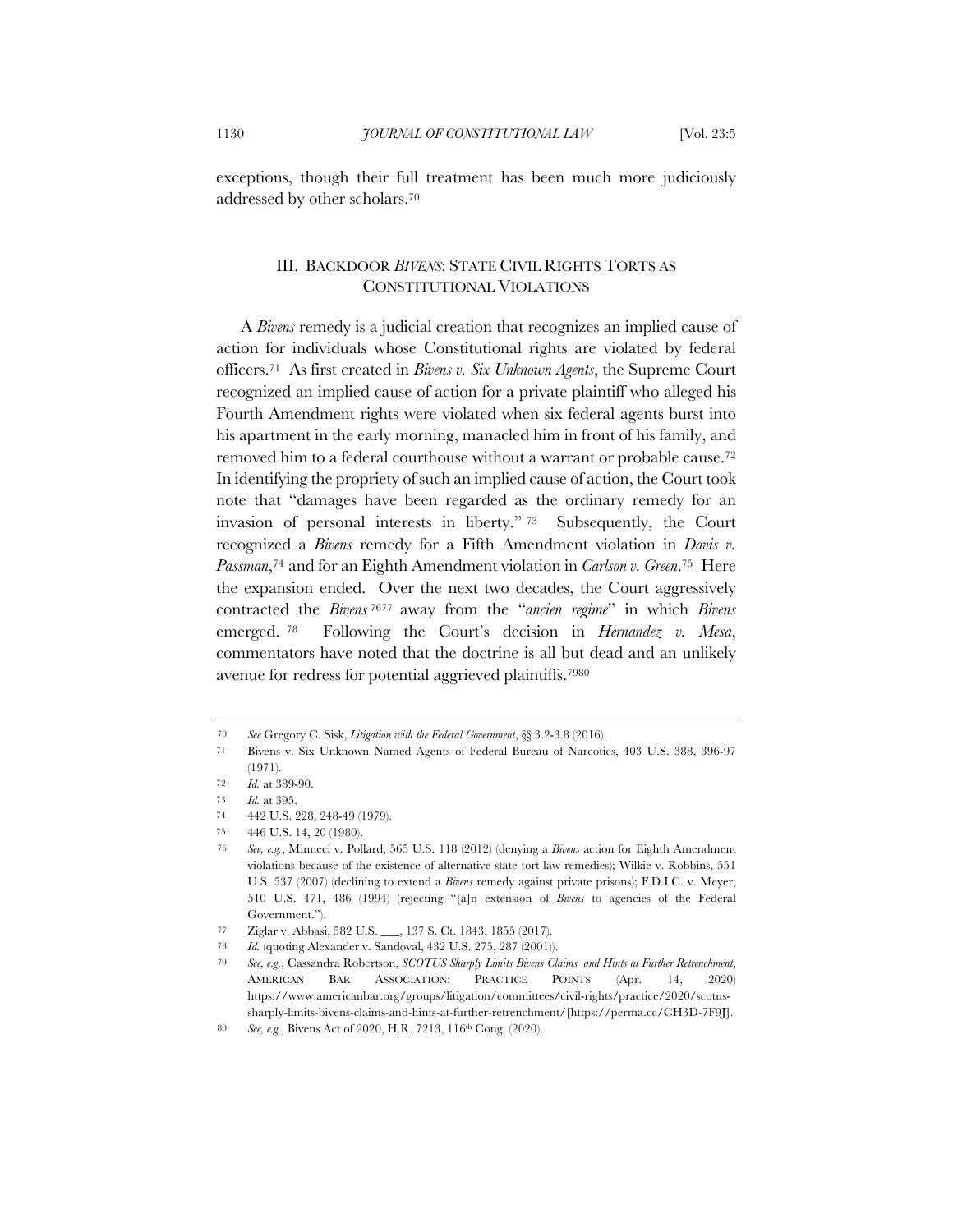#### *A. Mechanics and Applications*

Until such a codification occurs, the state civil rights torts identified above, deployed within the scope of the FTCA, offer a sort of "backdoor *Bivens*" for potentially aggrieved plaintiffs. Instead of focusing on the Constitutional violations of federal officers, claimants should focus on their tortious acts, as recognized by anti-discrimination in public accommodation statutes. A claim for unlawful search and seizure might instead transform into a claim of discrimination in a place of public accommodation, especially given increased reports of racial discrimination by federal law enforcement, those responsible for enforcing immigration laws.81

The ongoing case of *Zelaya v. Hammer* is particularly demonstrative. In this case, plaintiffs working at a Tennessee meat processing plant allege that they were subjected to exceedingly harsh and unconstitutional treatment at the hands of ICE agents conducting an immigration raid by virtue of their being Latino.<sup>82</sup> During the raid, the plant's white workers were neither detained nor subjected to the same "intrusive and aggressive treatment" as the Latino workers.83 In bringing suit, plaintiffs alleged, *inter alia*, a Fourth and Fifth Amendment *Bivens* claim against defendant ICE agents, claiming a clear infringement of their Constitutional rights.84 However, the federal district court dismissed these claims, citing *Ziglar* and *Hernandez* to conclude that a race-based *Bivens* claim would be a new context requiring the expansion of the *Bivens* doctrine, and that the special factors counseled hesitation in so doing.85

Recognizing that even the best-argued *Bivens* claim may be a quixotic effort in current jurisprudence, plaintiffs might instead attempt to bring an FTCA claim using a state civil rights tort as the cause of action. Tennessee's bar against discrimination in places of public accommodation, for instance, allows complainants a private right of action against alleged tortfeasors.<sup>86</sup> Though the point of whether a meat processing plant is a public accommodation is likely to be litigated, precedent shows the plaintiffs would

<sup>81</sup> *See, e.g.*, Kavitha Surana, *How Racial Profiling Goes Unchecked in Immigration Enforcement*, PROPUBLICA (June 8, 2018), https://www.propublica.org/article/racial-profiling-ice-immigration-enforcementpennsylvania) [https://perma.cc/UR35-3QJL] (describing instances of Immigrations and Customs Enforcement officers relying heavily on racial profiling to enforce immigration laws).

<sup>82</sup> Complaint at 2, Zelaya v. Miles, No. 3:19-CV-00062 (E.D. Tenn., Feb. 21, 2019) (Dkt. No. 1).

<sup>83</sup> *Id.* at 3.

<sup>84</sup> *Id.* at 25-29.

<sup>85</sup> Zelaya v. Hammer, No. 3:19-CV-00062, 2021 WL 424434 at \*17-20 (E.D. Tenn., Jan. 31, 2021).

<sup>86</sup> TENN. CODE §§ 4-21-501 & 4-21-311(a) (2019); *see also supra* Section I.A.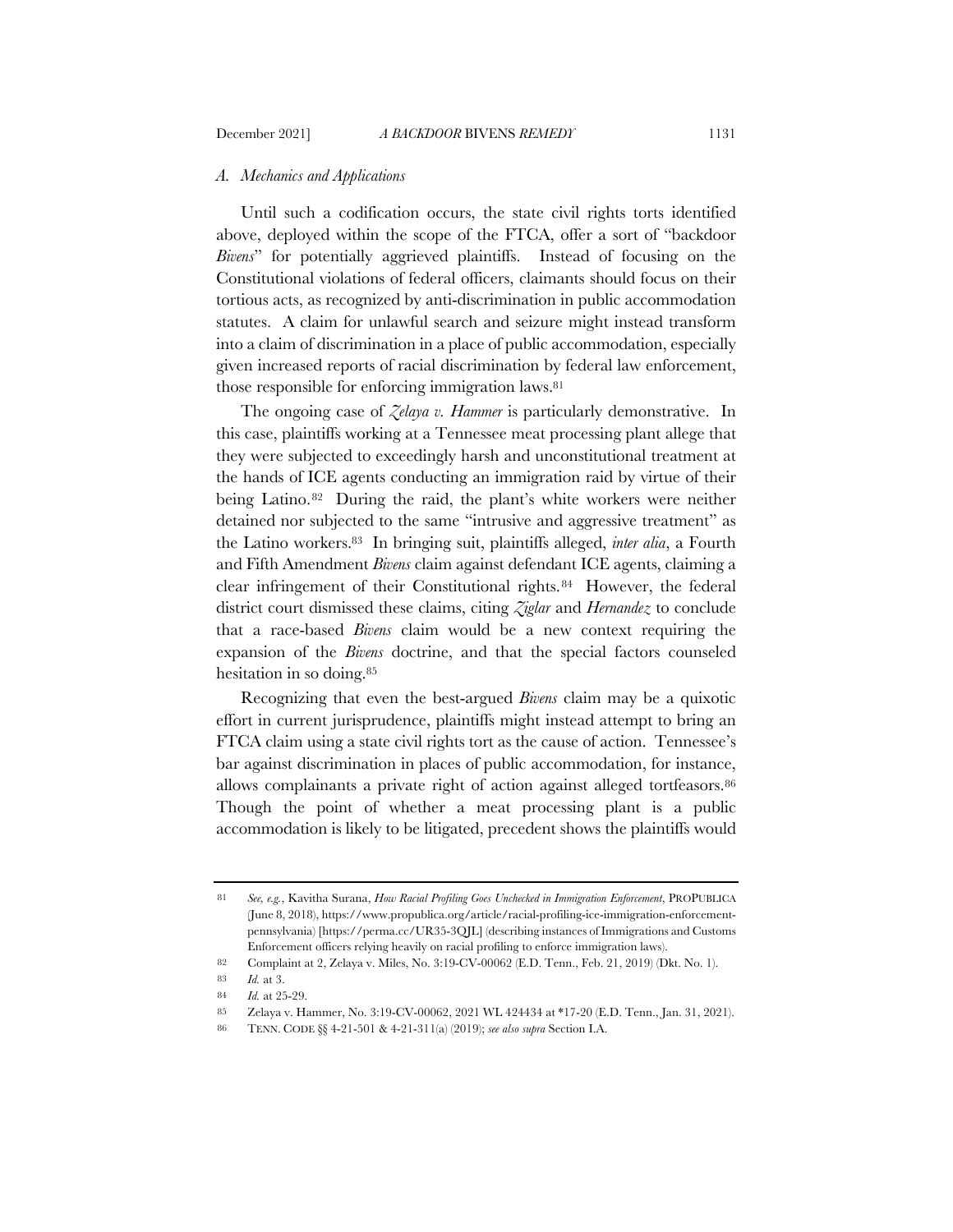have a winning argument.87 A suit against federal tortfeasors, as in *Zelaya*, would rely on this statute as the cause of action under the FTCA as a potential cause of action. While the constitutional right in question may not be addressed, and damages would be limited to those incurred by virtue of the tortious act, as opposed to the punitive and injunctive relief available under *Bivens*, this approach would at least allow some avenue of redress against federal tortfeasors.

This theory has already been tested semi-successfully. In California, Guadalupe Robles Plascencia was detained by her local police department under an immigration detainer<sup>88</sup> when she arrived to retrieve her property after a car accident<sup>89</sup> after which she was arrested and detained by ICE agents.90 During her detention, ICE agents taunted and physically restrained her; refusing to listen to her pleas that she was a U.S. citizen.<sup>91</sup> At one point, an agent indicated that he could check to see if she was a U.S. citizen, but that "he knew she was lying," and needn't do so.92 After her daughter arrived with her U.S. passport, agents finally released Plascencia after a stream of expletives.93

Shortly after her release, Plascencia filed suit in the Central District of California alleging eleven causes of action including two for infliction of emotional distress (IIED) (first intentional, and then negligent in the alternative), and then a violation of California's laws against discrimination in public accommodation against the ICE agents under the FTCA. In considering a motion to dismiss, the court handily dismissed elements of the claim that were premised in federal constitutional law.94 However, the court

<sup>87</sup> TENN. CODE § 4-21-102 (15) (2019) ("'[p]laces of public accommodation, resort or amusement' includes any place, store or other establishment . . . that supplies goods or services to the general public or that solicits or accepts the patronage or trade of the general public. . . ."). The distinction between places that supply goods or services to the general public and those that accept their patronage or trade indicates that a processing plant would fall under the statute's textual ambit. *See, e.g.*, Arnett v. Domino's Pizza I, L.L.C., 124 S.W 3d 529, 538-39 (Tenn. Ct. App. 2003).

<sup>88</sup> Immigration, or ICE, detainers are "written request[s] that a local jail or other law enforcement agency detain an individual for an additional 48 hours after his or her release date in order to provide ICE agents extra time to decide whether to take the individual into federal custody for removal purposes." *Immigration Detainers*, AM. CIVIL LIBERTIES UNION, https://www.aclu.org/issues/immigrants-rights/ice-and-border-patrol-abuses/immigrationdetainers [https://perma.cc/G95B-R9QL] (last visited May 14, 2021).

<sup>89</sup> Plascencia v. U.S., 2018 WL 6133713 at \*3 (C.D. Cal. May 25, 2018).

<sup>90</sup> *Id.*

<sup>91</sup> *Id.*

<sup>92</sup> *Id.*

<sup>93</sup> *Id.*

<sup>94</sup> *Id.* at 13-14.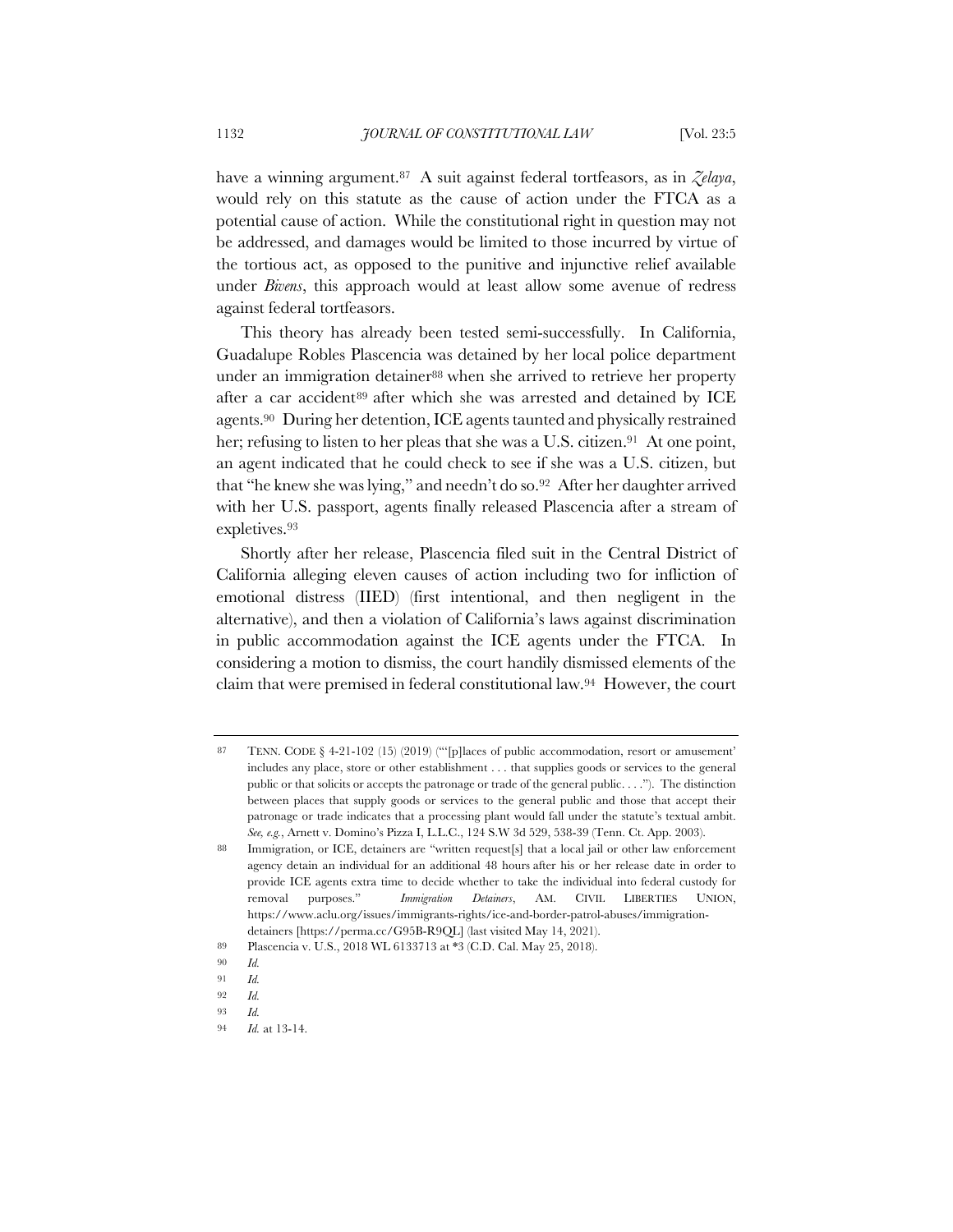denied the motion for the state law claims alleging discrimination, noting that the FTCA's waiver of sovereign immunity delineates between state and federal constitutional torts in allowing federal tort liability.95 Interestingly, the IIED claim also survived a motion to dismiss, elucidating a potentially broad applicability of state constitutional tort law to vindicate longer-term monetary damages (e.g., trauma-related therapy) against the federal government, rather than just short-term pecuniary damages. <sup>96</sup> Shortly thereafter, the government settled their claims before the theory could be fully tested at trial.97

A parallel claim has been at least partially vindicated in the District of Puerto Rico,<sup>98</sup> though a motion to alter the initial judgment denying the United States' motion to dismiss was altered based on a failure to exhaust administrative remedies—a key danger of this proposed solution. <sup>99</sup> Contemporarily, this Comment was inspired by the case of Andres Sosa-Segura in Washington State, who was removed by ICE from a Greyhound bus in Spokane on presumably discriminatory grounds. <sup>100</sup> Mr. Sosa-Segura's case is set for trial in the Eastern District of Washington in June of 2021, and will test if the ICE officers in question were acting in the scope of their duty in a manner to *necessarily* subject them to "Washington law pertaining to an arrest made by a law enforcement officer."101 Litigated in the same district (and adjudicated by the same judge) is a similar claim by comedian and political asylee Mohanad Elshieky, who was also pulled off a Greyhound bus in the same Spokane terminal as Mr. Sosa.102 Mr. Elshieky similarly claims discrimination in a place of public accommodation, as contemplated by the Washington Law Against Discrimination, as he was humiliated by Customs and Border Patrol Agents by virtue of his status as an asylee.103 Again in Mr. Elshieky's case, the court took a dim view of the United States' sovereign immunity framing, focusing more on its argument

<sup>95</sup> *Id.* at 12.

<sup>96</sup> *Id. But see* discussion *supra* note 69 and accompanying text.

<sup>97</sup> Notice of Settlement, No. 5:17-CV-02515, *Id.* (C.D. Cal. Dec. 19, 2017) (Dkt. No. 91).

<sup>98</sup> Bonilla-Olmedo v. United States, 677 F. Supp. 2d 511, 516 (D.P.R. 2009).

<sup>99</sup> *Opinion and Order*, No. 3:08-CV-01842, *Id.* (D.P.R. Aug. 4, 2008) (Dkt. No. 54; *see* discussion regarding the Supremacy Clause *infra* Section III.B(ii).

<sup>100</sup> Complaint, Sosa Segura v. United States, No. 2:19-CV-00219 (E.D. Wash. June 25, 2019) (Dkt. No. 1).

<sup>101</sup> Order Denying Plaintiff's Motion for Summary Judgement, *Id.* (Dkt. No. 92).

<sup>102</sup> *See* Richard Read, *This Comedian Says Border Patrol Pulled Him Off a Bus. Now He's Suing the Government*, L.A. TIMES (Feb. 21, 2020), https://www.latimes.com/world-nation/story/2020-02- 21/comedian-border-patrol-libya-asylum [https://perma.cc/U8VP-TJNZ] (stating that Mr. Elshieky suffered from "significant humiliation" from the enforcement officers' treatment).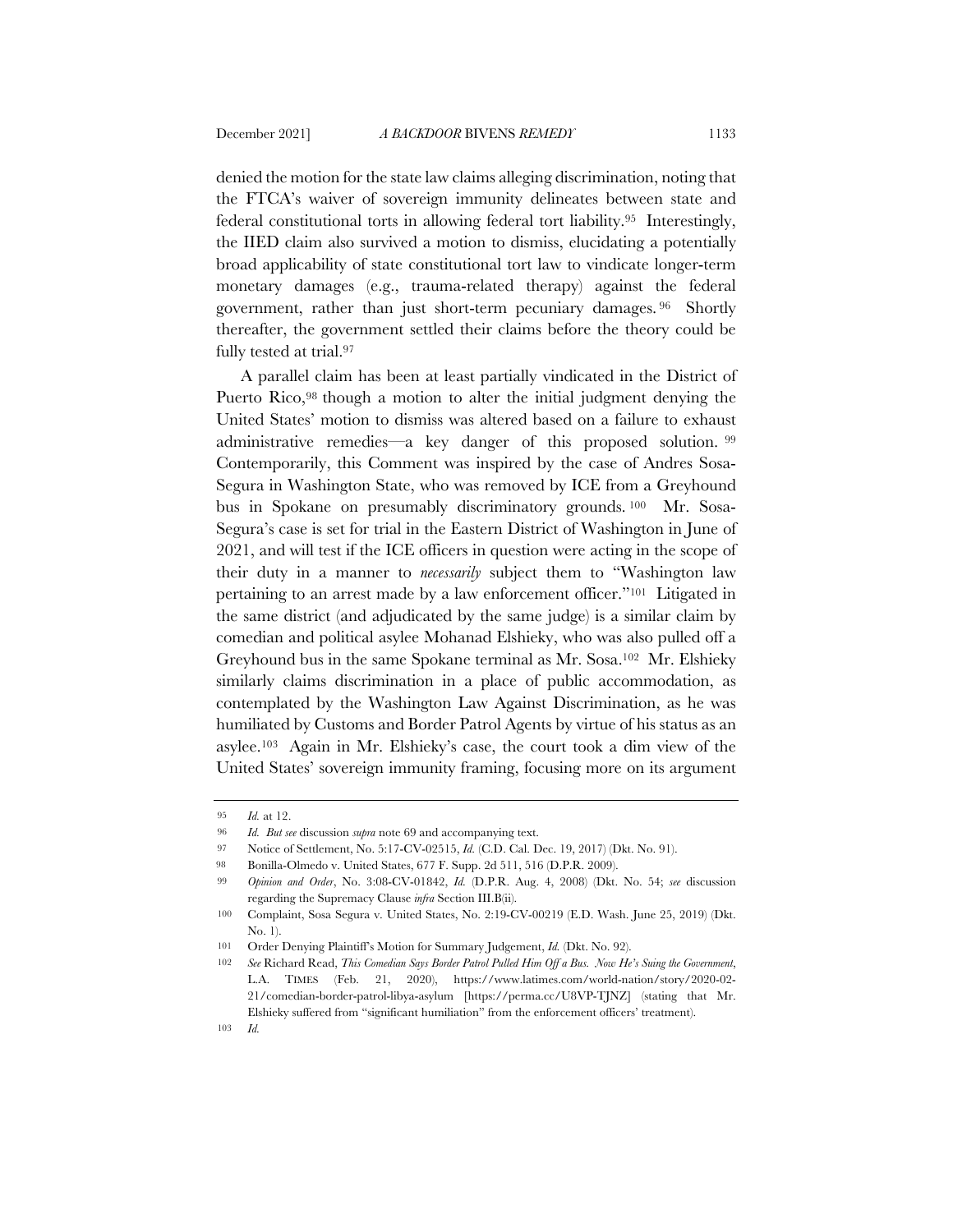whether the Spokane Intermodal Bus Terminal is a public accommodation.104

This unique and novel theory of redress meets the statutory and common-law requirements for a successful FTCA claim, as well as broader theories surrounding suits against the federal government. For one, the presumptive bar on state criminal liability against federal officers105 is not implicated, as plaintiffs will bring their own private, civil claims, regardless of any potential state prosecutions. Similarly, while the Westfall Act does continue to bar independent state-law constitutional torts against federal officers, as may have occurred pre-*Bivens*, this issue is not implicated here.106 While the use of civil rights tort schemes here is an intentional shadow for broader federal Constitutional issues, they still are valid state statutory torts that are intended to serve as the basis for FTCA liability. The Westfall Act merely bars direct suits using state civil rights torts as the cause of action, rather than using them as the basis for liability under the FTCA more broadly. As stated, this approach has already been used effectively in California, Puerto Rico, and Washington State.107

There are two broad limitations. First, there must be some clear invidious intent to discriminate while acting in an official capacity, as is currently the question in *Sosa Segura*.108 Importantly, this question will be tested under the usually broader state analyses of intent, rather than Fourth Amendment

<sup>104</sup> *Compare* Elshieky v. United States, No. 2:20-CV-00064-SAB, 2020 WL 3440557 at \*4-5 (E.D. Wash., June 23, 2020) *with* Segura v. United States, 418 F. Supp. 3d 605, 610 (E.D. Wash. 2019) ("The United States urges this Court to skip the analogous conduct analysis and instead accept a blanket rule that the United States has not waived its sovereign immunity for state civil rights torts.").

<sup>105</sup> *See, e.g.*, Idaho v. Horiuchi, 253 F.3d 359, 362 (9th Cir. 2001) ("If federal agents are to perform their duties vigorously, however, they cannot be unduly constrained by fear of state prosecutions."), *vacated as moot*; Cunningham v. Neagle, 135 U.S. 1, 75 (1890) ("[I]f the prisoner is held in the state court to answer for an act which . . . it was his duty to do as marshal of the United States, and if in doing that act he did no more than what was necessary and proper for him to do, he cannot be guilty of a crime under the law of the State . . . ."); *but see* United States *ex rel.* Drury v. Lewis, 200 U.S. 1, 8 (1906) (holding that federal agents acting unlawfully in the scope of their duties may be tried criminally in state courts).

<sup>106</sup> *See, e.g.*, Stephen I. Vladeck, *The Disingenuous Demise and Death of* Bivens, 2020 CATO S. CT. REV. 263, 279 (2021).

<sup>107</sup> *See, e.g.*, Segura v. United States, 418 F. Supp. 3d 605, 613 (E.D. Wash. 2019); Plascencia v. United States, 2018 WL 6133713 at \*13-14 (C.D. Cal. May 25, 2018); Bonilla-Olmedo v. United States, 677 F. Supp. 2d 511, 516 (D.P.R. 2009).

<sup>108</sup> *See supra* note 99.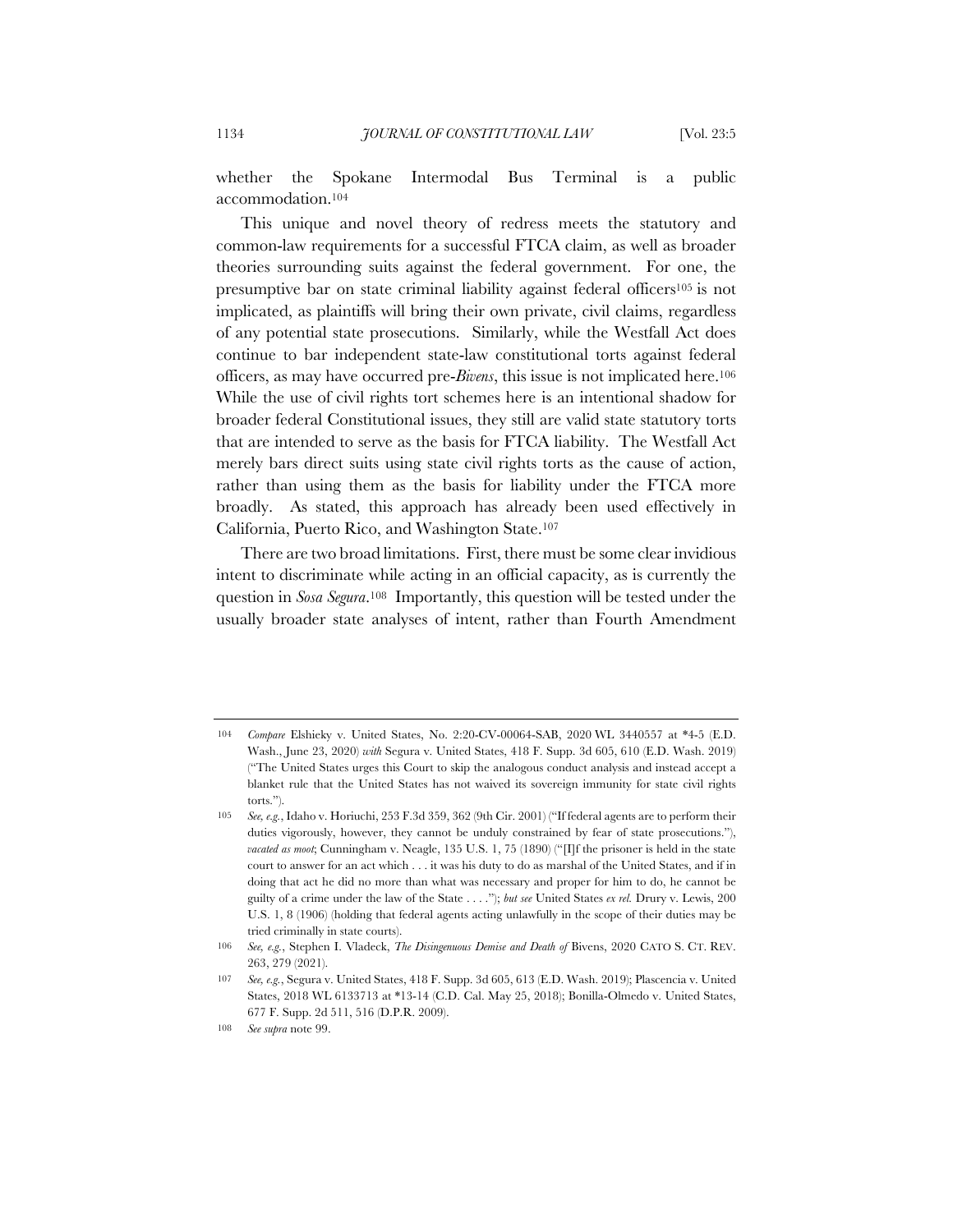analyses that may be less favorable to plaintiffs.109 A deeper limit is that states must have some form of civil rights statute that contemplates private action against tortfeasors. This requirement does have a narrowing import on this approach—as identified above, not all states have such a private right of action.110 Based on this, it might seem that this remedy is only applicable in the 33 states identified above. However, as will be explained below, states that require administrative exhaustion are also barred as potential venues, limiting the ambit to 24 states and the District of Columbia.111

#### *B. Challenges*

This approach is hardly unassailable, given that it represents a novel and largely untested backdoor for Constitutional claims more broadly. There are three broad and existential challenges to this proposal. First, it is possible that government attorneys seeking to avoid liability might argue that such a route to redress exceeds the plain meaning of the FTCA. Mechanically, this approach also implicates Constitutional Supremacy concerns, both by virtue of an already extant federal statutory scheme for civil rights violations, and because of difficulties with subjecting the government to a state administrative adjudication. While the textual analysis is dismissible, the Supremacy concerns do limit the scope and applicability of this approach in particular states.

## *1. Textualism*

The Federal Tort Claims Act is an explicit waiver of federal sovereign immunity that does not contemplate an exception for this avenue of redress. In understanding the scope of an explicit waiver of sovereign immunity, courts use two major canons of statutory interpretation to guide their analysis. <sup>112</sup> First, such waivers must be expressed unequivocally in the statutory text.113 Second, even if these waivers are explicit, their import is to be "construed strictly in favor of the sovereign."114 Combined, these provide the general rule that any waiver of sovereign immunity, must be sufficiently

<sup>109</sup> *See, e.g.*, United States v. Martinez-Fuerte, 428 U.S. 543, 563 (1976) ("[E]ven if it be assumed that such referrals [to secondary screening stations at border checkpoints] are made largely on the basis of apparent Mexican ancestry, we perceive no constitutional violation.").

<sup>110</sup> *See supra* note 13.

<sup>111</sup> *See supra* note 15.

<sup>112</sup> *See, e.g.*, Gregory C. Sisk, *Litigation with the Federal Government* § 2.5, 94 (2016).

<sup>113</sup> United States v. Nordic Village, Inc., 503 U.S. 30, 33-37 (1992).

<sup>114</sup> McMahon v. United States, 342 U.S. 25, 27 (1951).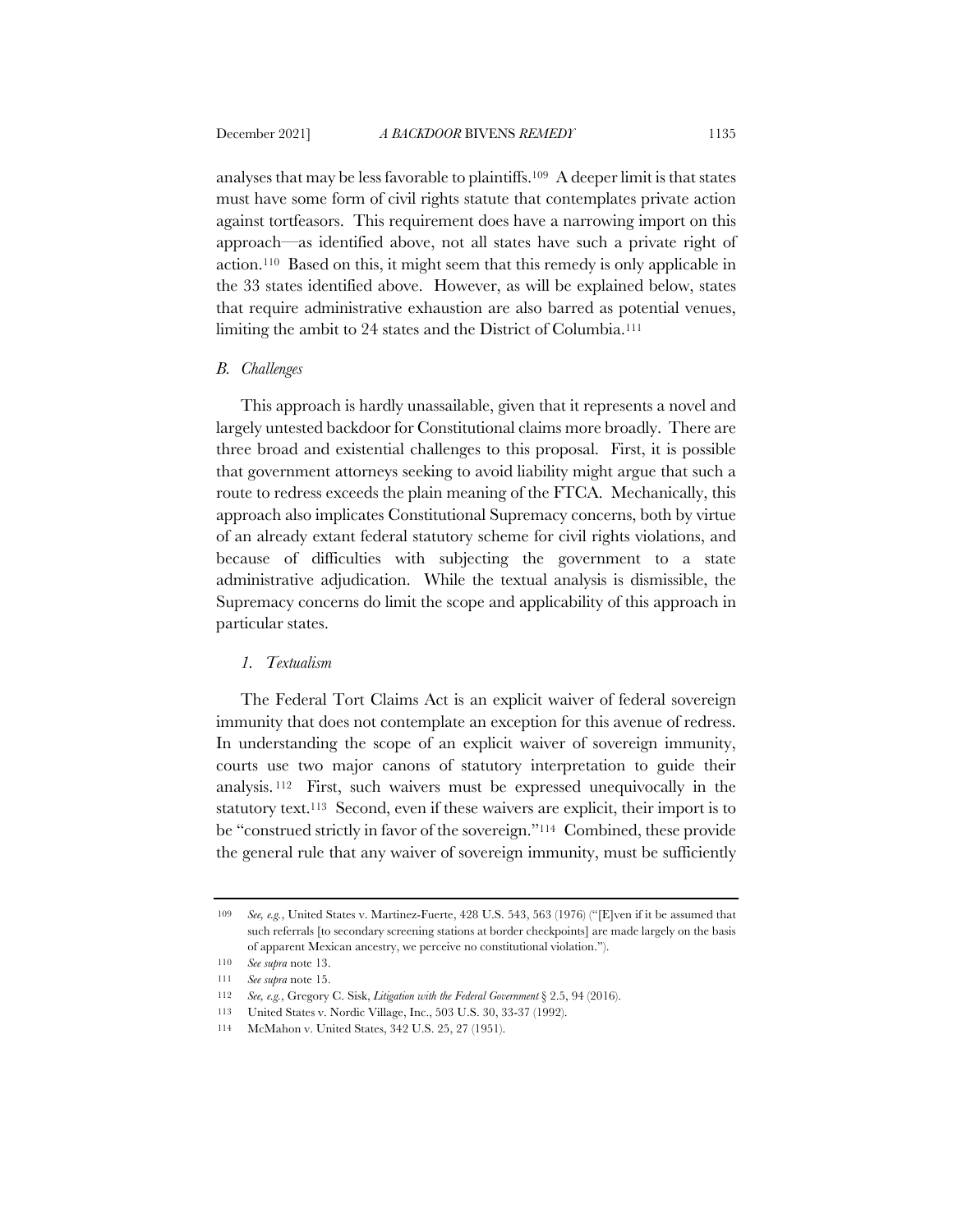grounded in text and legislative purpose to overcome a bias towards immunizing the state from liability.<sup>115</sup>

The FTCA is clear in its unlimited warrant for the use of state tort schemes as the basis of liability. The point and purpose of this waiver is to allow the Act to "build upon the legal relationships formulated and characterized by the States" in a manner "exemplary of the generally interstitial character of federal law."116 The FTCA only asks if a private actor would be similarly liable to the plaintiff according to state law, and ignores any cloak of immunity that federal officers may otherwise be garbed in, even if the conduct in question is uniquely governmental in function.117 In *Indian Towing Co.*, *Inc.*, *v. United States*, one of the first Supreme Court cases to examine and discuss the FTCA, the Supreme Court held that the private person analogy is grounded in the finding that a private person in "*like* circumstances" would be liable.118 The Court explicitly rejected the idea that the private person analogy requires the "same" conduct, otherwise "there would be no liability for negligent performance of uniquely governmental functions."<sup>119</sup> This logic indicates that federal law enforcement officers may still be liable for tortious acts, as evinced by the Act's statutory scheme.120

<sup>115</sup> Gregory C. Sisk, *Twilight for the Strict Construction of Waivers of Federal Sovereign Immunity*, 92 N.C. L. Rev. 1245, 1249-50 (2014) ("even if the statutory text is most naturally read to allow recovery by a civil plaintiff against the United States under the circumstances alleged in a complaint, a minimally plausible reading of the statute that instead favors the government is to be preferred.").

<sup>116</sup> Richards v. United States, 369 U.S. 1, 7 (1962).

<sup>117</sup> Indian Towing Co., Inc. v. U.S., 350 U.S. 61, 64 (1955).

<sup>118</sup> *Id.* (emphasis added).

<sup>119</sup> *Id.* (internal quotation marks omitted). The Court goes on to refer to the idea of requiring exactly parallel private activity to impose liability as "bizarre." *Id*. at 67.

<sup>120</sup> *See, e.g.*, Jones v. United States, 773 F.2d 1002 (9th Cir. 1985) ("[S]tatutory and decisional law governs the determination of the United States' liability under the FTCA."); *Coverage Issues under the Indian Self-Determination Act*, 22 Op. O.L.C. 65, 73 n.12 (1998) ("[A]lthough it is often stated that the FTCA covers 'common law torts,' courts have held that liability under the FTCA is determined by state statutory as well as common law."). 28 U.S.C. § 2680 provides exceptions to federal liability under the FTCA, including a carveout for intentional torts committed by federal tortfeasors. *See id.*  at § 2680(h). However, the same clause goes on to specifically waive immunity for federal law enforcement officers committing the same torts—indicating contemplation that federal law enforcement officers should be considered in the scope of liability. *Cf.* Liranzo v. United States, 690 F.3d 78, 80, 94-95 (2d Cir. 2012) (concluding that federal immigration officers erroneously detaining a United States citizen was analogous to "a person who . . . places someone under arrest for an alleged violation of the law–a so-called 'citizen's arrest.'"); Bolduc v. United States, 402 F.3d. 50, 57 (1st Cir. 2005) (finding federal agent was not liable for failing to provide exculpatory evidence to federal prosecutors because private persons are not mandated to provide exculpatory evidence).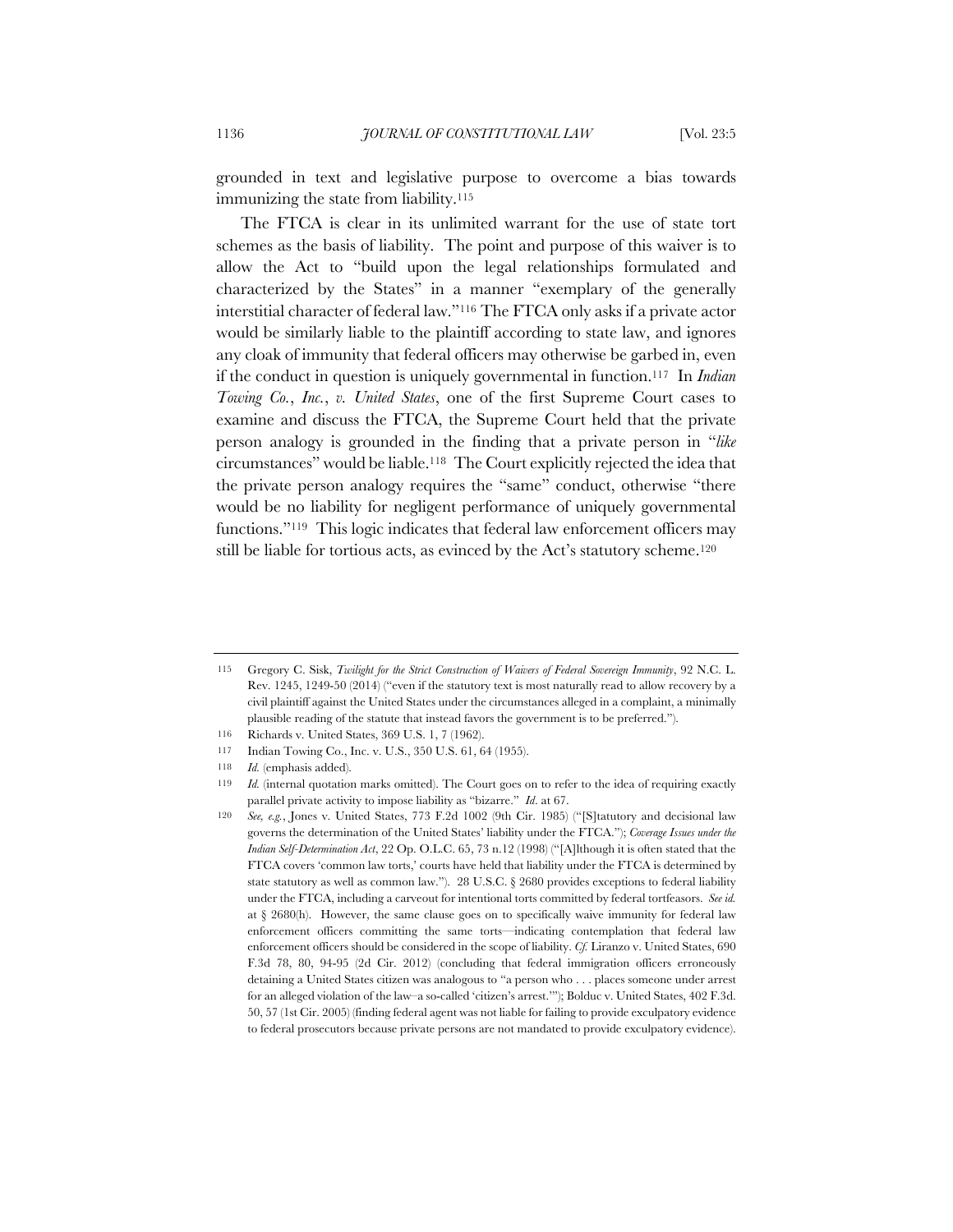This characterization comports with the basic precepts of the ordinary meaning rule121—that is, classifying a state civil rights tort within the general boundaries of FTCA liability would comport with the commonsense meaning of the statutory text,<sup>122</sup> and does not lead to an absurd result.<sup>123</sup> Accordingly, the FTCA's clear waiver certainly includes state civil rights torts. While this waiver carries certain conditions,<sup>124</sup> none relate to the type or quality of torts that may form the basis of a cause of action.

## *2. Supremacy Clause*

To some extent, the Supremacy Clause is implicated by this approach. First, the existence of a parallel civil rights statutory scheme—42 U.S.C. § 1983—may preempt state civil rights statutes. At the same time, subjecting federal officials to state administrative processes may violate the Supremacy Clause. While the former is clearly not a valid limitation, the latter does impose some further restrictions on the applicability of this remedy.

The federal sibling of state public accommodations statutes, 42 U.S.C. § 1983, explicitly prohibits discrimination or segregation "on the ground of race, color, religion, or national origin" in places of public accommodation. <sup>125</sup> This prohibition is accompanied with a federal guaranteed private right of action.126 Moreover, 42 U.S.C. § 1983 allows for aggrieved plaintiffs to use federal civil rights violations as a basis of action for monetary relief.127

Neither the existence of these two programs, nor Supremacy Clause jurisprudence generally, however, cuts against the availability of the proposed remedy. First, private claims are limited in scope to injunctive relief—monetary damages are foreclosed by the statute.128 Even if a plaintiff

<sup>121</sup> WILLIAM N. ESKRIDGE JR., INTERPRETING LAW: A PRIMER ON HOW TO READ STATUTES AND THE CONSTITUTION 41 (2016).

<sup>122</sup> *See, e.g.*, Smith v. United States, 507 U.S. 197, 201 (1993) (basing the definition of a "country" on the "commonsense meaning of the term" for the purposes of an FTCA action).

<sup>123</sup> *See, e.g.*, Republic of Iraq v. Beaty, 556 U.S. 848, 861 (2009) (avoiding a statutory reading with an "absurd" result).

<sup>124</sup> § 2674's restrictions (1) keep the United States immunized with regard to interest prior to judgment or for punitive damages, except in cases of death; (2) allow the United States to assert any defense that otherwise would have been available to the employee whose act or omission gave rise to the claim; (3) as well as any others that it is normally entitled to; and (4) allow the Tennessee Valley Authority certain special immunities. *See also supra* Section II.B*.*

<sup>125</sup> 42 U.S.C. § 2000a(a) (1964).

<sup>126</sup> 42 U.S.C. § 2000a-3 (1964).

<sup>127</sup> 42 U.S.C. § 1983 (1964).

<sup>128</sup> Newman v. Piggie Park Enterprises, 390 U.S. 400, 402 (1968).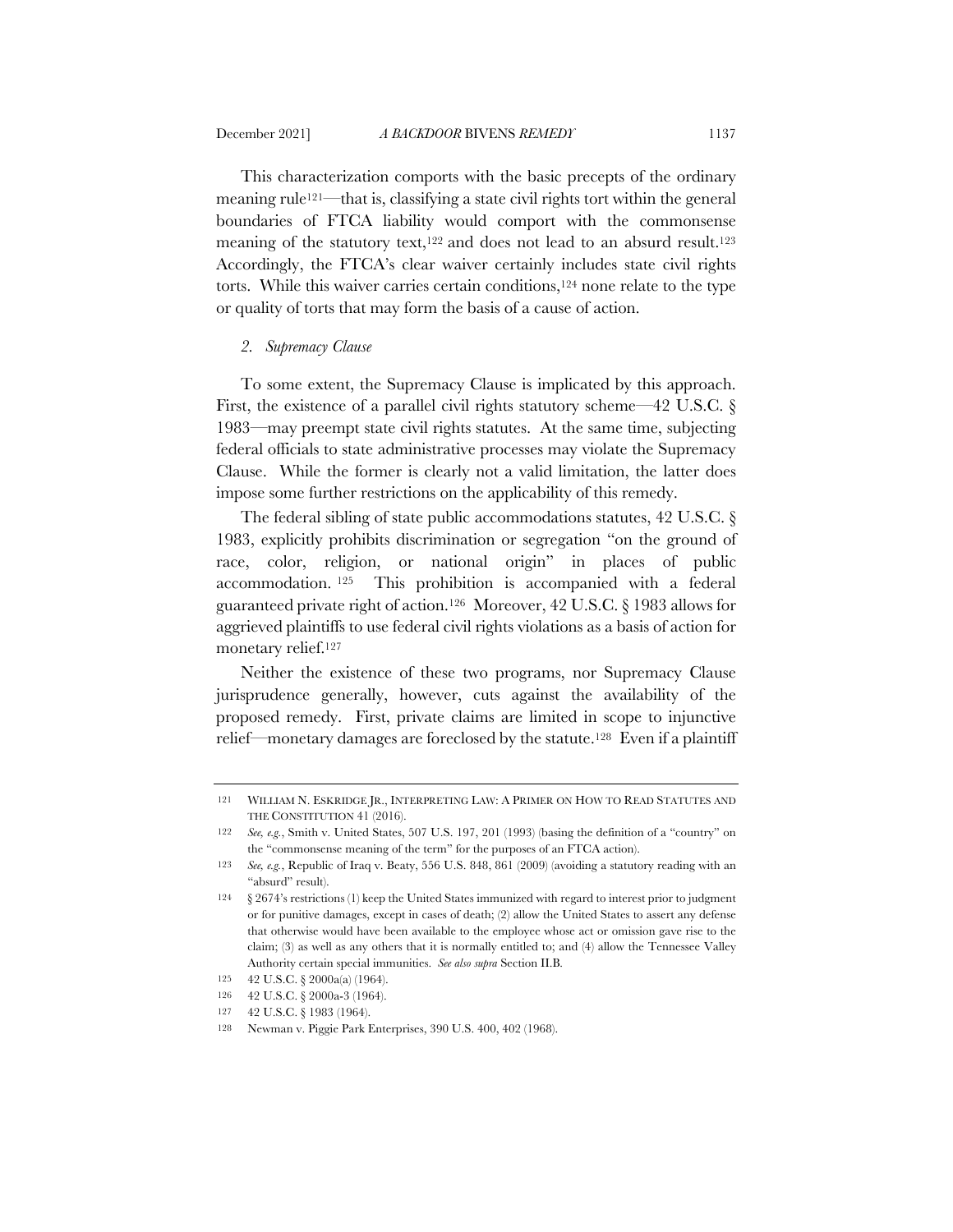were to attempt to enjoin a federal program through the injunctive relief provided by this statute, they would likely face standing issues.<sup>129</sup> Second,  $\S$ 1983 suits are limited to those officers acting "under color of state law" given that this remedy seeks to redefine a damages remedy against federal officers, § 1983 would not be helpful.

Despite parallel federal statutes, the Supremacy Clause and preemption doctrine would not serve as a bar to this sort of action. Preemption only serves as a bar when there is some form of direct conflict between a federal and state statute.130 Here, no such conflict exists. The FTCA and federal Constitutional protections are judicially-recognized as fully separate parallel spheres.131 It is long recognized that state schemes that define the right of state citizens that may go beyond the scope of federal civil rights provisions are perfectly acceptable in the Supreme Court's eyes.132

Less clear is if states that require plaintiffs to exhaust their claim in a state administrative process could be venues for this form of redress.133 As a baseline, it is settled that federal officers may be sued for money damages in state court.134 However it is less clear if federal officers may be enjoined by a state administrative or judicial proceeding. <sup>135</sup> Accordingly states that

<sup>129</sup> *Cf.* Los Angeles v. Lyons, 461 U.S. 95, 107 n.8 (1983) ("[t]he reasonableness of . . . fear [of reoccurring conduct] is dependent upon the likelihood of a recurrence of the allegedly unlawful conduct" and "subjective apprehensions" are not enough to meet that standard). *But see* Friends of the Earth v. Laidlaw Envtl. Servs. (TOC), Inc., 528 U.S. 167, 184-85 (2000) (an "entirely reasonable" proposition that an event will reoccur systematically is proof enough for injury in fact).

<sup>130</sup> *See, e.g.*, Altria Group, Inc. v. Good, 555 U.S. 70, 76 (2008) ("[W]e have long recognized that state laws that conflict with federal law are without effect.") (internal quotation omitted); Felder v. Casey, 487 U.S. 131, 153 (1988) (emphasizing that a state law that is "inconsistent in both purpose and effect" with a federal law "must give way to vindication of the federal right . . . .").

<sup>131</sup> *See, e.g.*, Carlson v. Green, 446 U.S. 14, 19-20 (1980) ("[W]hen Congress amended [the] FTCA in 1974 . . . the congressional comments accompanying that amendment made it crystal clear that Congress views FTCA and *Bivens* as parallel, complementary causes of action.").

<sup>132</sup> *Cf.* Oregon v. Hass, 420 U.S. 714, 719 (1975) ("[A] State is free as a matter of its own law to impose greater restrictions . . . than those this Court holds to be necessary upon federal constitutional standards.").

<sup>133</sup> *See* CALABRESI, *supra* note 17.

<sup>134</sup> *See, e.g.*, Leroux v. Hudson, 109 U.S. 468 (1883); Sharpe v. Doyle, 102 U.S. (12 Otto.) 686 (1881); Buck v. Colbath, 70 U.S. (3 Wall.) 334 (1866); Teal v. Felton, 53 U.S. (12 How.) 284 (1852). *See also* 17A Charles A. Wright & Arthur R. Miller, Federal Practice & Procedure § 4213 (3d ed. 2021 Update), at n.2 (collecting the above cases).

<sup>135</sup> *Cf.* Brooks v. Dewar, 313 U.S. 354, 359 (1941) (questions of state courts enjoining federal officers "have rarely been free from difficulty and it is not an easy matter to reconcile all the decisions of the court in this class of cases.") (internal quotations omitted). *See also*, Richard S. Arnold, *The Power of State Courts to Enjoin Federal Officers*, 73 YALE L. J. 1385, 1394 (1964) ("[T]he Supreme Court has never decided the matter—although it might have done so had it not thought the question so difficult and of such 'grave consequence.'") (citing *Brooks* at 360).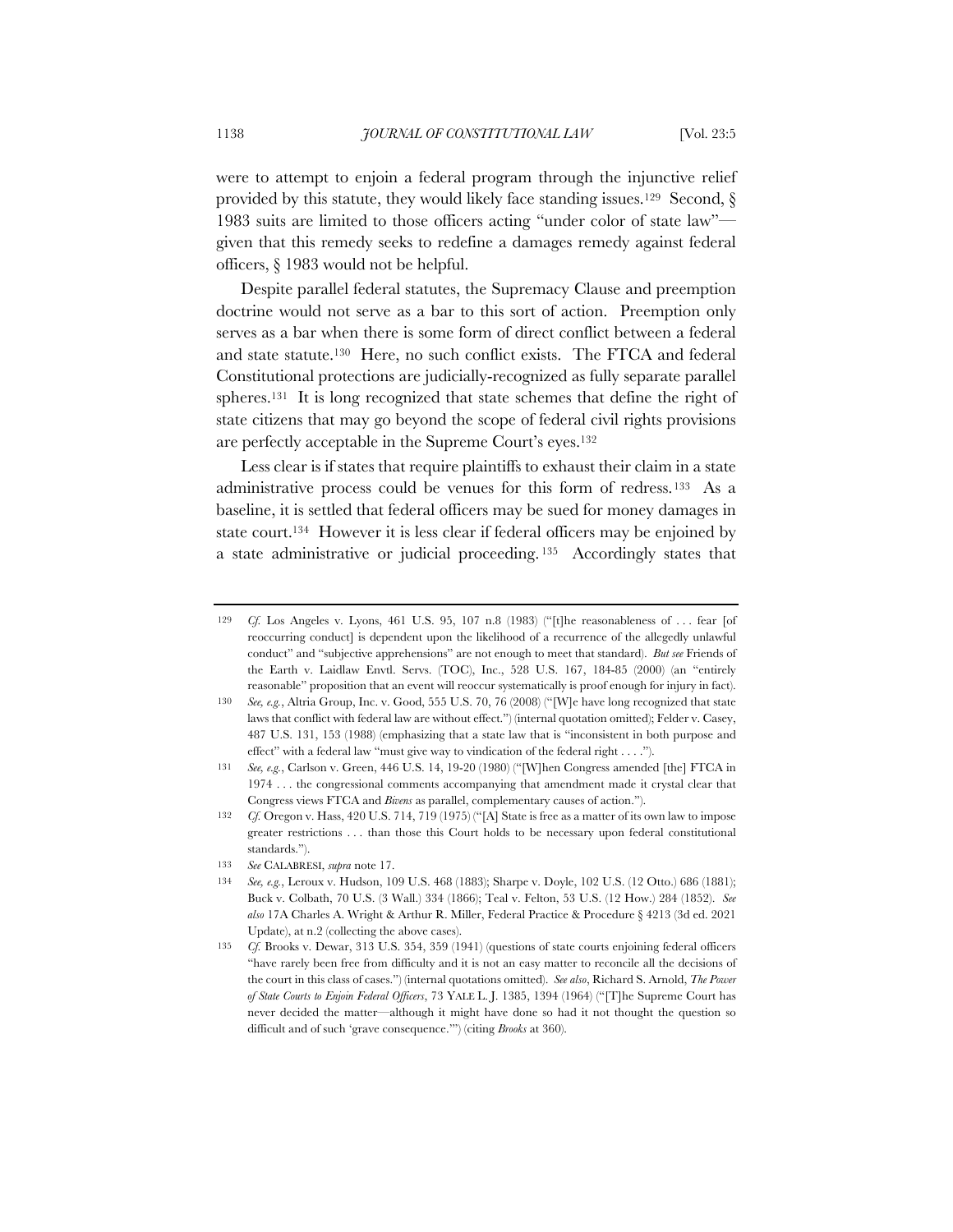require exhaustion of a state administrative process before plaintiffs have a private right of action may not be able to serve as venues for this particular theory.

Similarly, settled—albeit, aged—caselaw firmly states that state courts may not interfere within the actions of the federal government in the execution of federal law, based on principles of supremacy.136 However, this does not rest on firm enough ground to be directly applicable to a potential state administrative hearing over a claim of discrimination in a public accommodation. First, the theory rests on principles outlined in *Ableman v. Booth* and *In re Tarble*—cases examining the authority of a state court to enforce a writ of *habeas corpus* on the United States military.137 Not only is the *habeas* writ not implicated in this theory, but also the grounds upon which *Ableman* and *In re Tarble* were decided appear to be historically shaky.138

Even notwithstanding *Ableman* and *In re Tarble*, it is not apparent that requiring the federal government to appear in state administrative proceedings would fall afoul of any jurisdictional or Constitutional edict. While a representative of the federal government would be required to appear on behalf of the federal tortfeasor, this is hardly an enjoinment, such that it may fall afoul of a potential problem with enjoining federal officers. Moreover, to the extent that the end outcome of these administrative proceedings is necessarily money damages, <sup>139</sup> there appears to be clear constitutionally-derived precedent indicating that this approach would be valid.140 On the other hand, this may be a moot point, as the FTCA requires that federal district courts have *exclusive* jurisdiction over tort claims brought under its ambit.141 Certainly, a state administrative proceeding runs contrary to that. More broadly, it is possible that a broader reading of the Supremacy Clause142 and the possibility for annoyance and embarrassment of federal

<sup>136</sup> *In re* Tarble, 80 U.S. 397, 407 (1871) ("Whenever, therefore, any conflict arises between the enactments of the two sovereignties [states and the national government], or in the enforcement of their asserted authorities, those of the National government must have supremacy . . . ."); Ableman v. Booth, 62 U.S. 506, 524 (1858) ("No State judge or court, after they are judicially informed that the party is imprisoned under the authority of the United States, has any right to interfere with him . . . .").

<sup>137</sup> *See supra* note 136.

<sup>138</sup> *See, e.g.*, RICHARD H. FALLON,JR.,JOHN F. MANNING, DANIEL J. MELTZER & DAVID L. SHAPIRO, HART AND WECHSLER'S THE FEDERAL COURTS AND THE FEDERAL SYSTEM, 430-37 (7th ed. 2015) (describing numerous issues with the holdings of *Ableman* and *In re* Tarble).

<sup>139</sup> As is the case in the states described *supra* note 14.

<sup>140</sup> *See* Richards, 369 U.S. at 6.

<sup>141 28</sup> U.S.C. § 1346(b)(1).

<sup>142</sup> *See* discussion of the Supremacy Clause and state civil rights statutory schemes *supra* Section II.B(ii).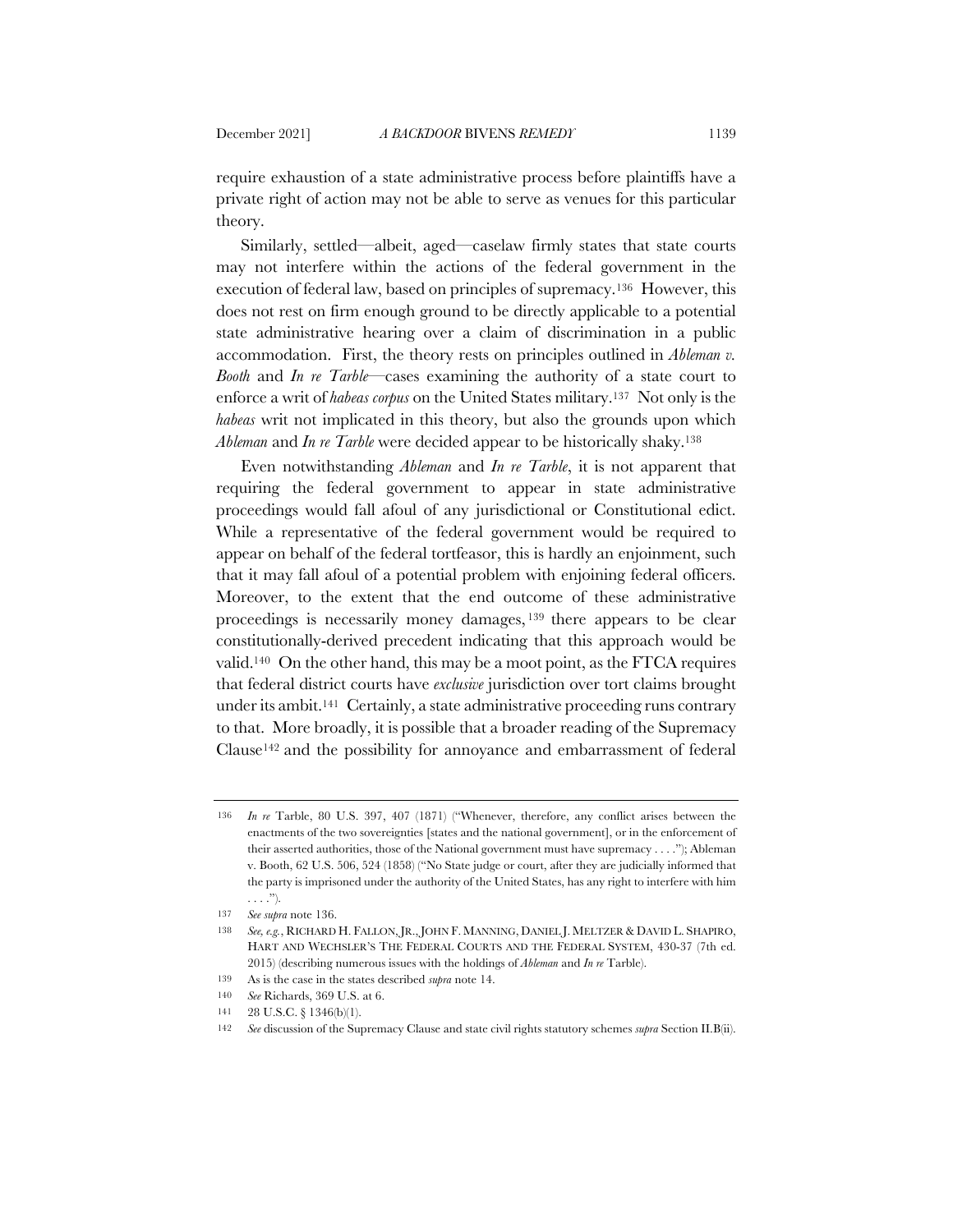officers in state court would caution against such a procedure.143 Finally, and most shallowly, it could merely be improper that questions this "important" be left to a state administrative proceeding.<sup>144</sup> Such a topic is ripe for future research and exploration. At minimum, however, states with mandatory administrative exhaustion may be inappropriate venues to test such backdoor *Bivens* claims.

#### **CONCLUSION**

This is a particularly salient moment in which to consider civil rights remedies against federal tortfeasors. The recent increase in federal immigration enforcement, for example, has raised a host of allegations and lawsuits based on federal officers' violating civil rights.145 Of course, absent congressional action to codify the *Bivens* doctrine, it is unlikely that discrimination in and of itself will be actionable. Using the FTCA to vindicate civil rights through the lens of state law, therefore, could be an invaluable tool in preventing discrimination by federal officers, especially in places of public accommodation.

Put simply, the use of the FTCA outlined in this Comment provides a fresh path for monetary damages against federal tortfeasors in an era where they continue to narrow or disappear. Persons in the 24 states mentioned above and the District of Columbia have a new path to ensure that when their state civil rights are violated by federal employees or officers, they may at least seek some form of financial redress against the officers involved. Until and unless *Bivens* is codified, this may be limited in scope, but at least allows some redress against the federal government. Such an approach might have paid dividends for Esperanza Bonilla-Olmedo, and likely already has for Guadalupe Plascencia. <sup>146</sup> It may yet pay dividends for Andres Sosa-Segura and Mohanad Elshieky. At the very least its application may allow, as Justice

<sup>143</sup> *In re* Tarble, 80 U.S. at 408.

<sup>144</sup> Richard S. Arnold, *The Power of State Courts to Enjoin Federal Officials*, 73 YALE L. J. 1385, 1403 (1964) ("[Federal] officials are just too important to be left to the mercy of state judges.").

<sup>145</sup> *See, e.g.*, Hernandez v. Mesa (examining whether a U.S. Border Patrol agent violated a child's Fourth and Fifth Amendment rights); *cf*. Jonathan Levinson, *New Civil Rights Lawsuit Filed Against Federal Law Enforcement for Actions in Portland*, OR. PUB. BROAD. (July 21, 2020), https://www.opb.org/news/article/federal-police-law-enforcement-portland-oregon-civil-rightslawsuit/ [https://perma.cc/L3P2-BDP9] (discussing a lawsuit examining whether federal law enforcement officers violated Tenth Amendment rights by using violent measures to control protesters); Caitlin Dickerson, *Migrant Children Are Entitled to Toothbrushes and Soap, Federal Court Rules*, N.Y. TIMES (Aug. 15, 2019) https://www.nytimes.com/2019/08/15/us/migrant-childrentoothbrushes-court.html [https://perma.cc/C55B-GWRB].

<sup>146</sup> *See* Plascencia v. United States, 2018 WL 6133713 (C.D. Cal. May 25, 2018).